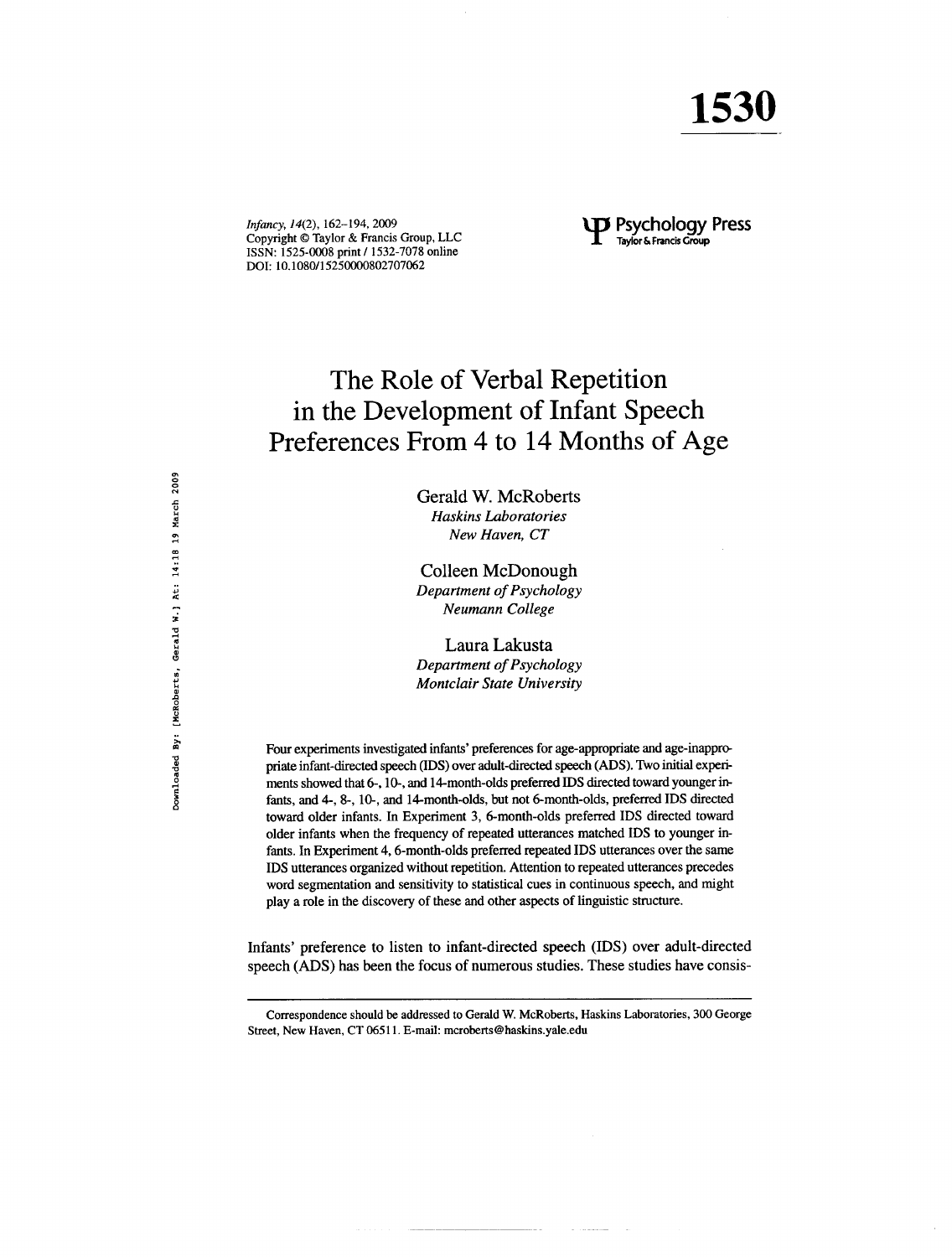tently shown that young infants (e.g., up to about 6 months of age) demonstrate a preference for IDS, either by choosing it more often (Fernald, 1985) or listening to it longer than ADS (e.g., Cooper & Aslin, 1994; Pegg, Werker, & McLeod, 1992; Werker & McLeod, 1989). However, the question of whether infants continue to prefer IDS after the middle of the first year has received less attention and results have been contradictory. There are reports of IDS preferences at 8 months (Werker & McLeod, 1989), 9 months (Glenn & Cunningham, 1983; Werker, Pegg, & McLeod, 1994), and 21 months (Glenn & Cunningham, 1983), but there are also reports of failures to find IDS preferences between 7 and 13 months (Hayashi, Tamekawa, & Kiritani, 2001; Newman & Hussain, 2006). One potential explanation for this conflicting pattern of results involves the particular IDS stimuli used in these studies. In general, researchers have tended to treat all IDS as equal. Thus, some studies of older infants used IDS stimuli that were directed to infants of the same age as the infants being tested, whereas other studies used IDS directed to infants who were notably younger or older than the infants being studied. Still other studies have used non-IDS utterances spoken with IDS-like prosody. However, this undifferentiated approach ignores the fact that IDS changes over the course of the first 2 years as infants' cognitive and linguistic skills improve. For example, IDS to infants who are beginning to talk and understand some words (e.g., 12 to 14 months) differs in important ways from IDS to younger infants who are not yet demonstrating these linguistic abilities (e.g., 4 to 6 months). IDS directed toward older infants is less redundant, has an increased type/token ratio, and contains utterances that are both longer and more structurally complex (e.g., Broen, 1972; Snow, 1972). As a result, IDS to infants at one age might not be optimal for infants at other ages. This raises the question of whether infants treat all IDS as equal, or whether they only have a preference for IDS that is directed to their age or developmental peers. This study addresses these questions by testing both older and younger infants for IDS preferences using speech directed to both younger and older infants.

# YOUNG INFANTS' PREFERENCES FOR IDS

Studies of IDS preferences have taken different approaches to stimulus generation. Some studies used actual audio clips of mothers interacting with their infants (natural IDS) or an adult (natural ADS). Other studies took mothers' natural speech and modified it in some way such as low-pass filtering (modified IDS or modified ADS). In other studies, a nonmother (typically a female research assistant) was recorded while reciting passages in IDS or ADS prosody (simulated IDS or simulated ADS). Typically, stimuli were audio only, although a few studies used audiovisual stimuli, in which infants could both see and hear the person speaking. Although some of the audiovisual studies are included here, there are potential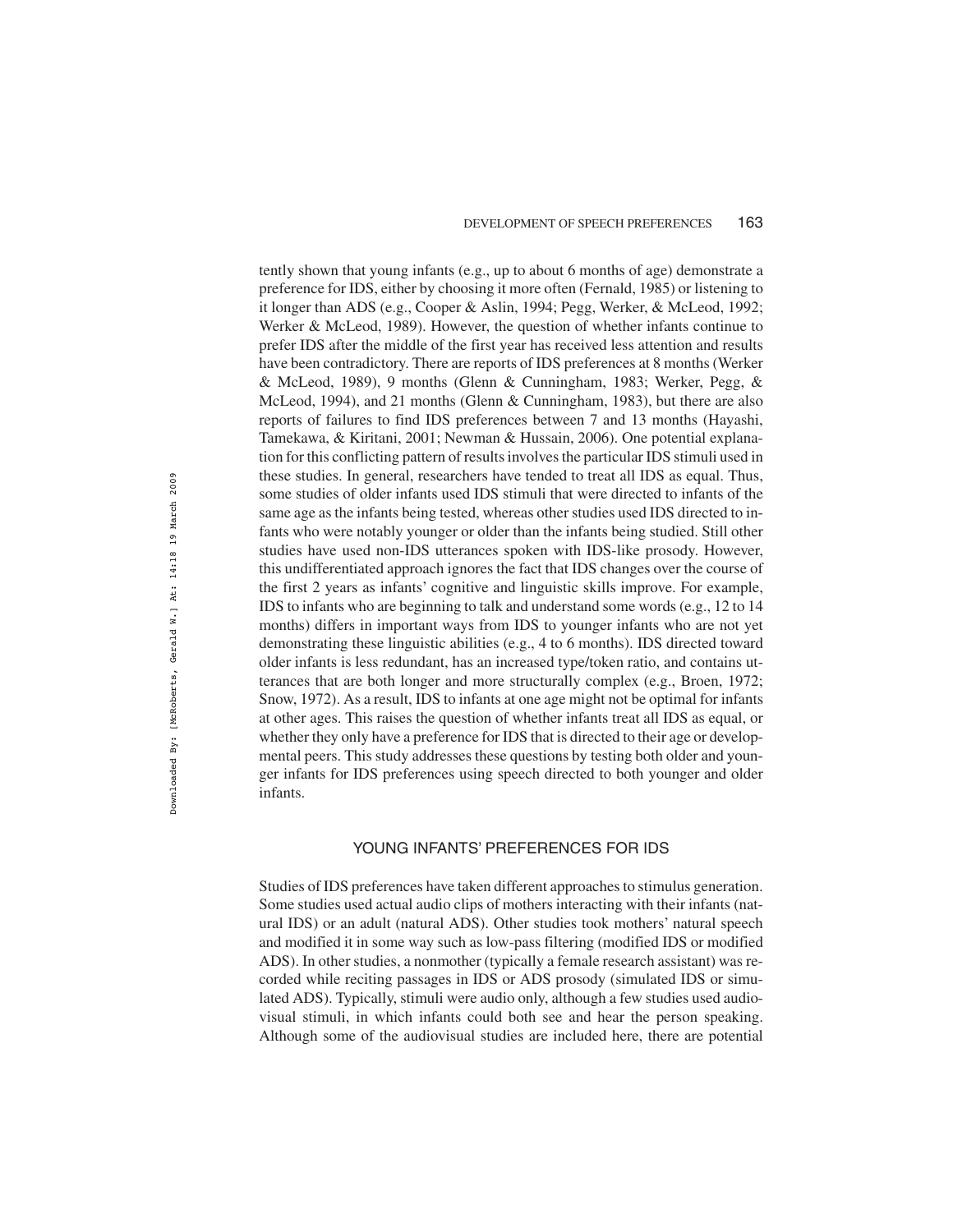problems with generalization, as previous studies suggest that intersensory redundancy (such as that provided by the combined audio and visual information) might scaffold learning in infancy (e.g., Bahrick & Lickliter, 2000). Further, facial expressions could differ across IDS and ADS, potentially influencing infants' attention.

The first demonstration of a listening preference for IDS over ADS in young infants was reported by Fernald (1985). In that study, 4-month-old infants were tested using a head-turn preference procedure on natural IDS directed to 4-monthold infants versus natural ADS. Cooper and Aslin (1990) adapted an infant-controlled procedure (e.g., Columbo & Bundy, 1981; Miller, 1983), and found that neonates (2 days old) and 1-month-old infants preferred simulated IDS over simulated ADS. Finally, two recent studies provide additional evidence that young infants show a preference for IDS. Hayashi et al. (2001) reported that infants between 4 and 6 months of age had a preference for natural IDS over natural ADS, and Newman and Hussain (2006) found that 4.5-month-old infants preferred simulated speech with IDS prosodic characteristics over simulated speech with ADS prosodic style. However, neither Hayashi et al. (2001) nor Newman and Hussain (2006) used IDS stimuli that were explicitly intended for young infants. In Hayashi et al. (2001), the IDS stimuli were excerpts from a mother interacting with her 11-month-old. Newman and Hussain (2006) used IDS stimuli that consisted of passages from a story that were read in IDS and ADS prosodic styles.

Werker and her colleagues (Pegg et al., 1992; Werker & McLeod, 1989; Werker et al., 1994) studied infants'preferences using simulated audiovisual presentations of IDS and ADS. Werker and McLeod (1989) reported a preference by 4.5- to 5.5-month-old infants for (audiovisual) IDS from speakers of both genders. In a later study using the same stimuli (Pegg et al., 1992), 7-week-old infants also preferred the IDS audio-video stimuli over the ADS stimuli. Werker et al. (1994) presented natural audio-video clips of a female Cantonese speaker interacting with her 4-month-old and with an adult, and found that both Cantonese- and English-learning 4.5-month-old infants listened longer to the IDS stimuli. Although these studies are consistent with other results showing that young infants prefer IDS, they cannot be considered conclusive because potential differences in dynamic facial information in the IDS and ADS videos (e.g., smiling, eye widening) could have influenced infants' attention.

Several studies have addressed the basis of young infants' attention to IDS. Fernald and Kuhl (1987) tested infants on sine-wave analogs of IDS and ADS intonation contours, amplitude contours, and temporal patterns. They concluded that the pitch modulation, especially the expanded intonation contours of IDS, was responsible for infants' attentional responses to IDS. On the other hand, Cooper (1993) reported that although very young infants preferred natural IDS over ADS, they did not have a preference when both were low-pass filtered to approximate the sine-wave analogs used by Fernald and Kuhl (1987). Cooper suggested that the full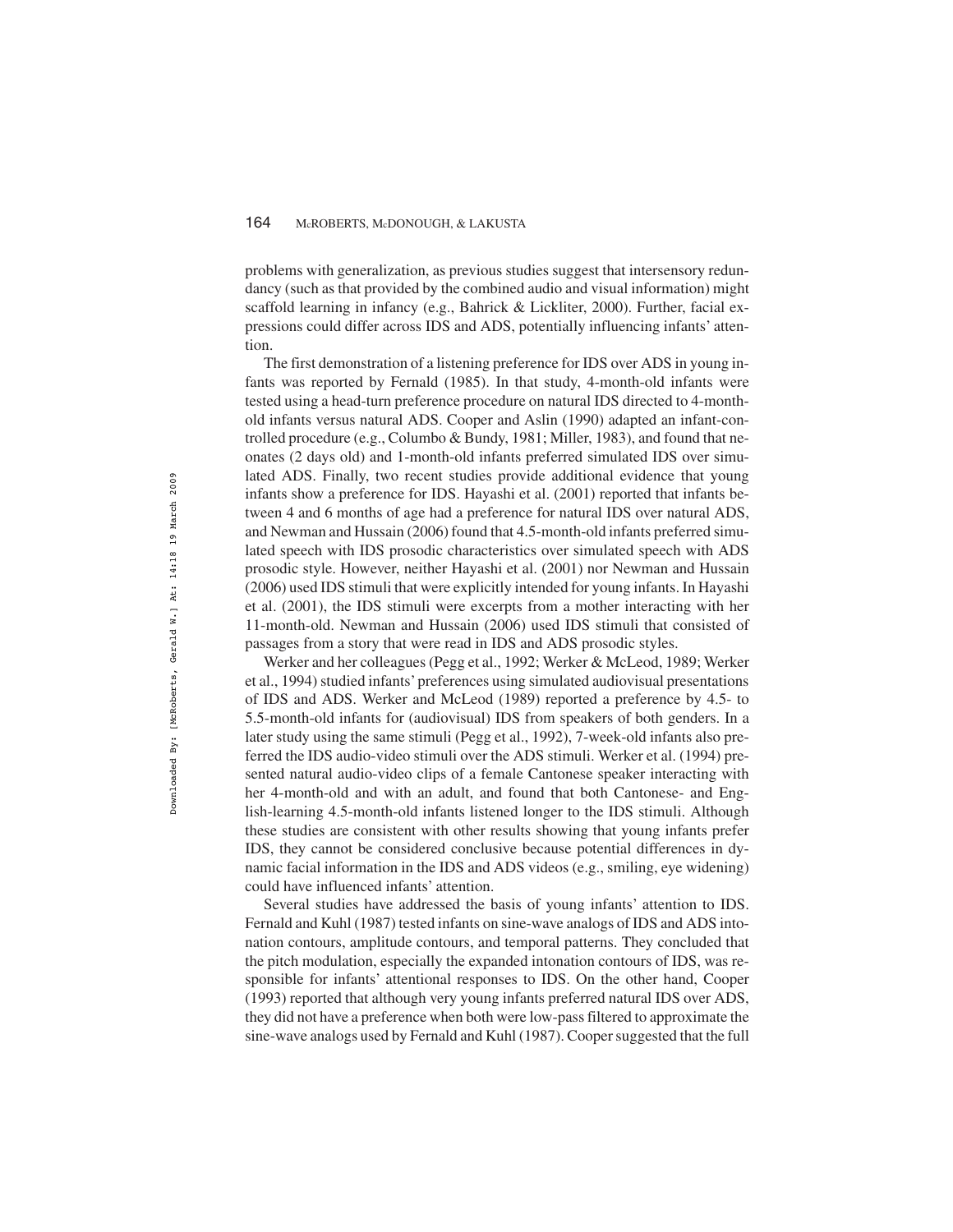spectral range of acoustic energy was necessary for very young infants to show a preference, but that by 4 months the intonation contour alone might be sufficient. More recently, Kitamura and Burnham (1998) and Singh, Morgan, and Best (2002) challenged the assumption that the pitch modifications of IDS are what underlie infants' preferences. These studies reported that 6-month-old infants do not show a preference for natural (Kitamura & Burnham, 1998) or simulated (Singh et al., 2002) IDS over ADS when the two speech styles are equated for affective quality. Indeed, infants preferred ADS with positive affect over IDS, even when the IDS had higher  $F_0$  and wider  $F_0$  range than the ADS (Singh et al., 2002). This result led the authors to conclude that 6-month-old infants'preferences were based on the affective quality of speech, although in natural speech the prosodic characteristics of IDS (higher  $F_0$ , wider  $F_0$  range, etc.) are likely to be highly correlated with the expression of positive affect.

In summary, infants from 2 days to about 6 months have consistently shown a listening preference for natural and simulated IDS over ADS. Sometimes the IDS stimuli were specifically addressed to young infants, and sometimes they were not. Despite this variation in stimulus preparation, young infants showed a preference for IDS in nearly every study. The basis for young infants' preference for IDS appears to be related to the expression of positive affect, especially in the form of IDS prosodic patterns. However, some results suggest that the basis of the IDS preference might change over the first half-year of life (i.e., Cooper, 1993).

# INVESTIGATIONS OF OLDER INFANTS' SPEECH PREFERENCES

Investigations of older infants' preference for IDS have been both less common and less conclusive than studies of younger infants' preferences. Two early studies showed that older infants preferred highly inflected speech over other auditory signals including instrumental music, but did not test IDS versus ADS per se (Friedlander, 1968; Glenn, Cunningham, & Joyce, 1981). The first direct evidence of an IDS preference in older infants was reported by Glenn and Cunningham (1983), who showed that both infants with Down syndrome (12 and 24 months of age) and typically developing infants (9 and 21 months of age) preferred their own mother's IDS over ADS. Although suggestive of a preference for IDS in older infants, the use of IDS and ADS from the infants' own mothers opens the possibility that familiarity with the maternal voice could have played a role in their findings. The studies by Werker and her colleagues (described earlier) also found IDS preferences by 8-month-old (Werker & McLeod, 1989) and 9-month-old infants (Werker et al., 1994), but there are potential issues with the generalizations from the audiovisual stimuli.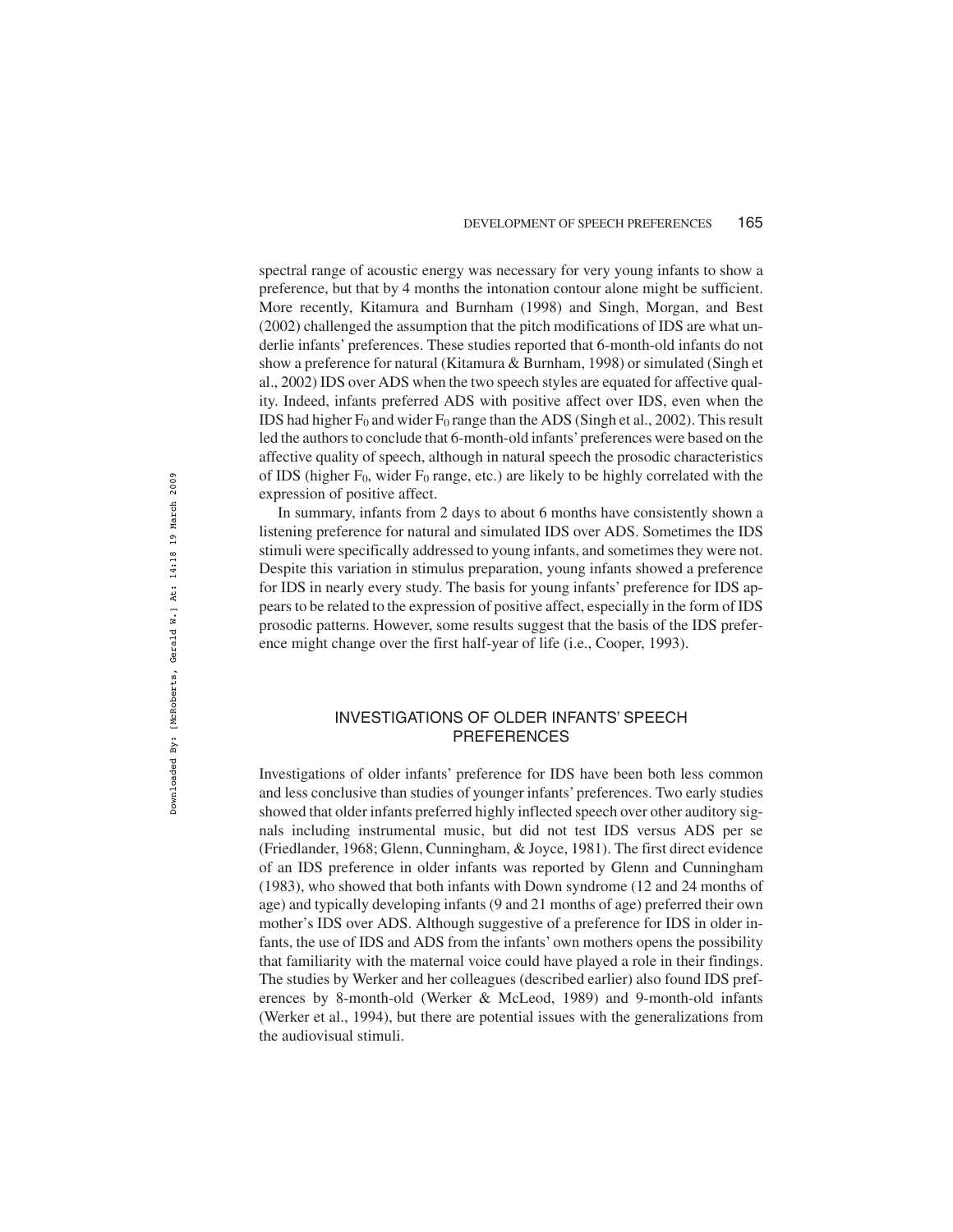Two recent studies cast doubt on the conclusion that infants continue to prefer IDS after 6 months of age. Hayashi et al. (2001) studied Japanese-learning infants' preference for Japanese IDS versus ADS in two experiments. The results of a small longitudinal study and a cross-sectional follow-up study demonstrated a U-shaped function, in which infants preferred IDS over ADS at both younger (4–6 months) and older ages (10–14 months), but had no preference at intermediate ages (7–9 months). Newman and Hussain (2006) reported that 4.5-month-olds prefer simulated IDS over ADS, but 9- and 13-month-olds do not. The results of these two studies stand in contrast to previous studies showing IDS preferences in older infants. Although their results are not in complete agreement about infants' preferences after 10 months, at a minimum they suggest that infants older than 6 months do not always show an IDS preference. The question of whether older infants have a preference for IDS remains unresolved.

Given the consistent findings that younger infants typically prefer listening to IDS over ADS, why wouldn't older infants also show a preference? Hayashi et al. (2001) suggested that infant preferences for IDS develop through three stages. They suggested that infants' preferences for IDS are initially based on an "innate emotional attachment to the melodic and rhythmic qualities of maternal speech" (Hayashi et al., 2001, p. 1196). This is similar to Fernald's (1992) idea that the acoustic properties of IDS are a "prepotent stimulus" (p. 20) that serves to elicit and maintain attention, as well as to engage the infant emotionally. It would also seem consistent with the conclusions of Kitamura and Burnham (1998) and Singh et al. (2002) that by 6 months of age, infants' IDS preferences are driven by positive affect. Hayashi et al. (2001) posited a second stage of preference for IDS at intermediate ages, during which infants' emotional attachment to IDS decreases, resulting in a decline in preference. Finally, in a third stage, the preference returns because of developments in infants' speech perception abilities, such as sensitivity to native language phonetic contrasts, phonotactic and rhythmic patterns, and segmentation of words from continuous speech. Echoing Hayashi et al.'s idea that older infants' speech preferences might be driven by their linguistic development, Newman and Hussain (2006) suggested that by the time infants are segmenting the speech stream and acquiring vocabulary they "may attend more to content than to prosody" (p. 72). If this is the case, they noted, then older infants might have a preference for some types of IDS, but not necessarily the same types of IDS that younger infants prefer.

# AGE-RELATED CHANGES IN IDS AND INFANT DEVELOPMENT

Hayashi et al. (2001), and to some degree Newman and Hussain (2006), focused on developmental changes in infants' cognitive and linguistic abilities as the deter-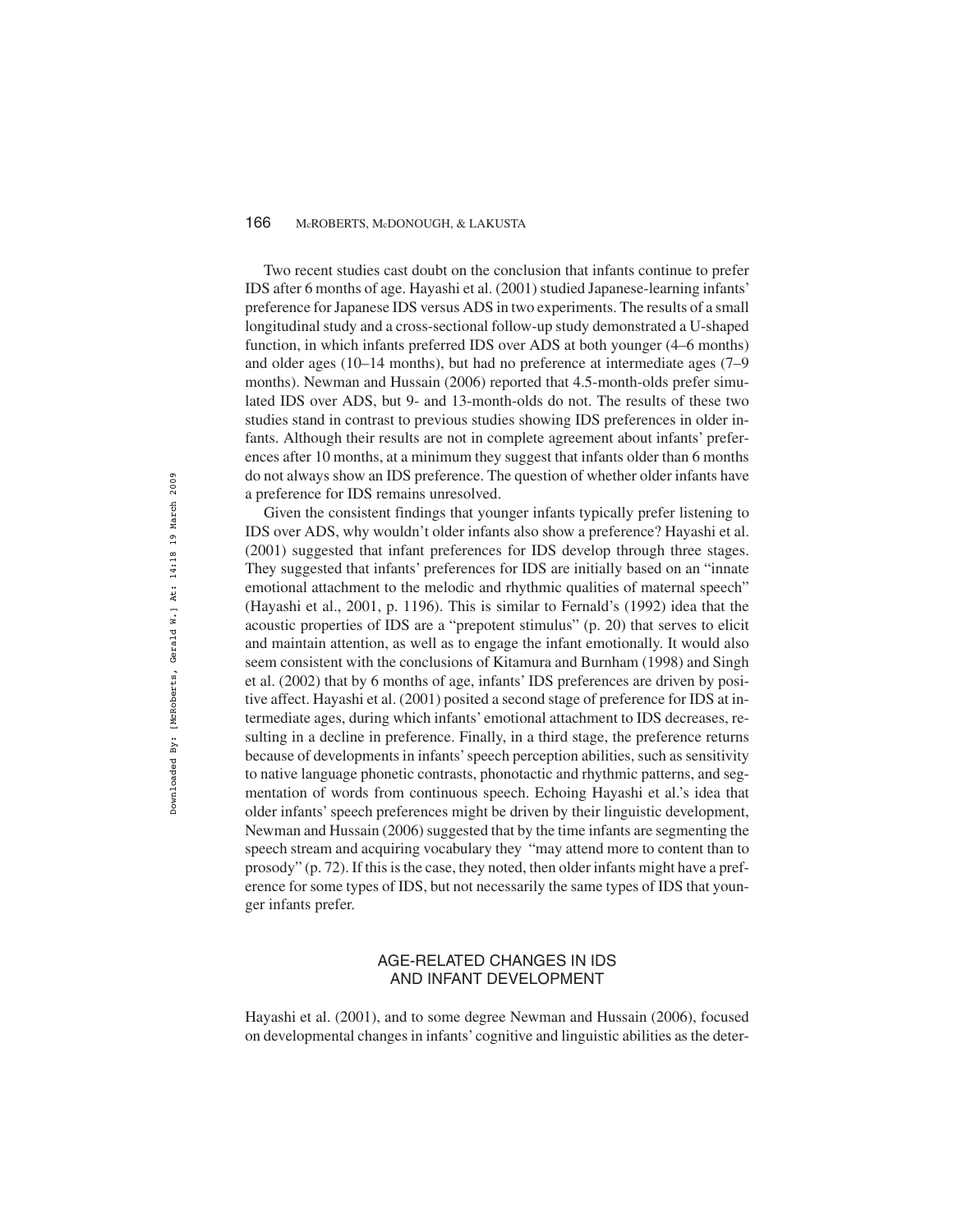mining factor in whether they will have a preference for IDS or not. Thus, Hayashi et al. (2001) suggested that infants' responses to IDS shift from an affective basis for younger infants to a linguistic basis by 10 months. However, they failed to take into account the fact that IDS changes in important ways over the course of the first 2 years of life. It should come as no surprise that the speech directed to older infants is not the same as the speech directed to younger infants. Just as the prosodic, linguistic, and discourse structure of IDS differs from ADS, speech to younger infants and older infants, toddlers, and young children differs along these same dimensions as IDS slowly merges with ADS. For example, Stern, Spieker, Barnett, and MacKain (1983) reported that prosodic modifications of  $F_0$  and pause durations are greater in speech to newborns and 4-month-olds than in speech to infants at 12 or 24 months. Garnica's (1977) seminal work on child-directed speech suggested that the prosody of speech to toddlers (22–30 months) differed from that to adults, but the prosody of speech to young children (61–68 months) was essentially the same as that to adults. Similarly, studies of redundancy in IDS show that verbal repetition (e.g., repeated utterances) in IDS is at its peak at around 4 to 6 months (e.g., Fernald & Morikawa, 1993; Stern et al., 1983), and declines to approximately adult levels by 24 months of age (e.g., Kaye, 1980; Snow, 1972). In contrast, utterance length (e.g., the number of words per utterance) and mean length of utterance (MLU, the number of morphemes per utterance) in maternal speech increases over the second year (Stern et al., 1983). Speech to young infants typically contains fewer than 3 words per utterance (Kaye, 1980; Papousek, Papousek, & Haekel, 1987), whereas speech to 24- to 30-month olds-contains between 3.7 and 5.0 words per utterance (e.g., Kaye, 1980; Newport, Gleitman, & Gleitman, 1977; Snow, 1972). Thus, IDS to young infants is maximally different from ADS in terms of prosodic modifications, MLU, utterance length, and redundancy, but becomes more adult-like during the second year. These changes in IDS likely reflect the fact that communication between mothers and infants in the second year of life is increasingly based on the linguistic content of speech.<sup>1</sup>

In view of the evidence of adjustments in maternal IDS as infants become more cognitively and linguistically competent, we find it implausible that infants would fail to attend preferentially to IDS directed to their age or developmental cohort over ADS. We assume that infant speech preferences will occur where the intersection of infants' developing perceptual, cognitive, and linguistic abilities and the structure of the IDS stimuli optimally engage and sustain infants' attention. Furthermore, we note that the second half-year of life is a period in which infants' linguistic abilities are showing rapid development. Relevant examples are evidence that the ability to segment words from continuous speech appears to emerge be-

<sup>&</sup>lt;sup>1</sup>This is not to say that the prosodic and affective components of IDS are no longer important, but rather that they might be becoming secondary to the linguistic message as infants'language abilities become more sophisticated.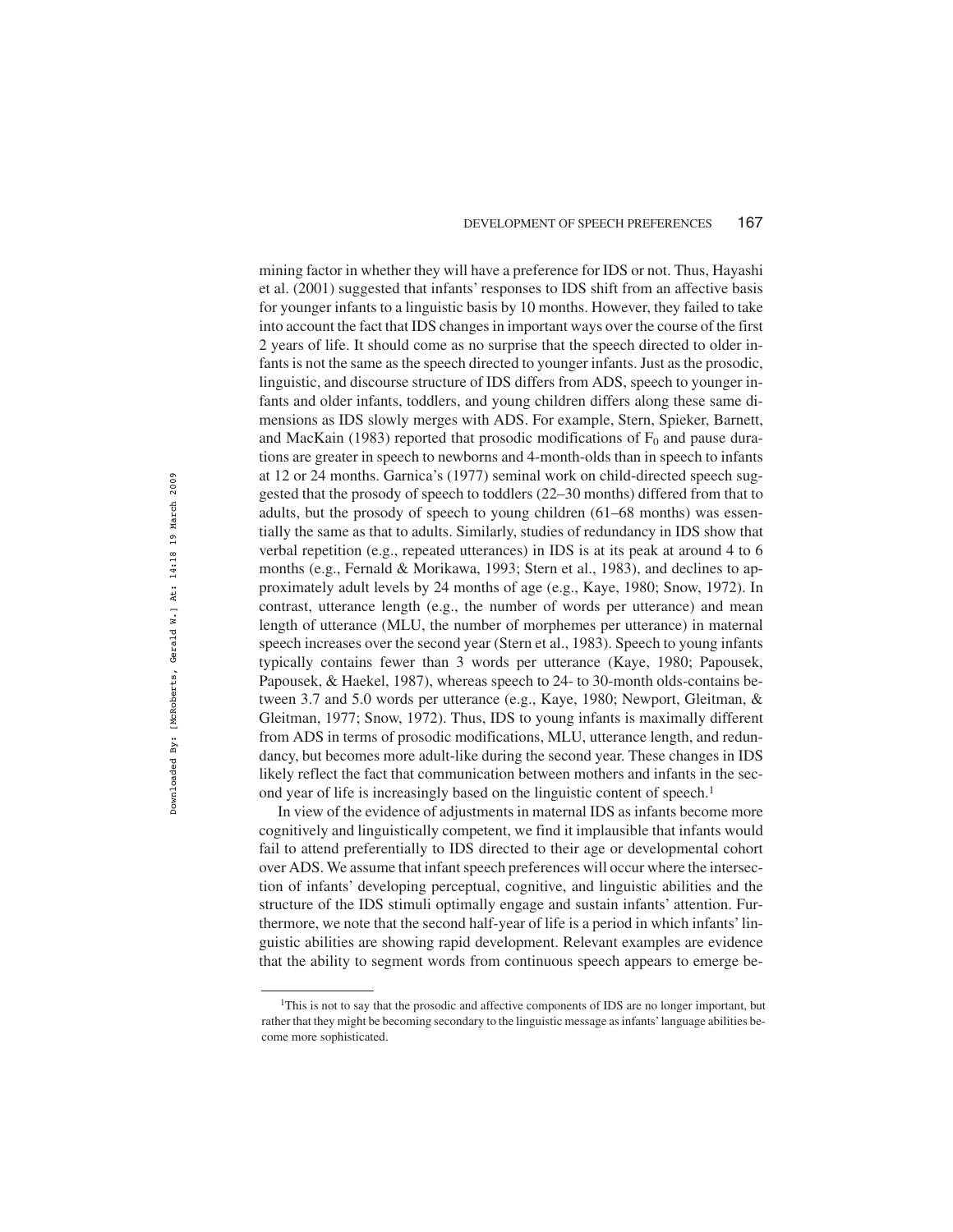tween 6 and 7.5 months of age (e.g., Jusczyk & Aslin, 1995), and sensitivity to statistical regularities in prosodically unmarked speech emerge between 6.5 and 8 months (Saffran, Aslin, & Newport, 1996; Thiessen, Hill, & Saffran, 2005). However, to the degree that the changes in the structure of IDS are related to infant development, speech directed to infants at one age might not be optimal for sustaining infants' attention at another age. This suggests that failures to find IDS preferences (e.g., Hayashi et al., 2001; Newman & Hussain, 2006) might be related to mismatches between infants' developing capabilities and the structure of the IDS stimuli.

One kind of mismatch between IDS stimuli and infants' capabilities can occur when speech that was not intended for infants is used as an IDS stimulus. An example of this is seen in the study by Newman and Hussain (2006). Although the simulated IDS stimuli used in this study were spoken with IDS-like prosody, the linguistic characteristics of the utterances differed from typical speech to infants in several ways. First, the passages consisted of sentences averaging 15.4 syllables (12.4 words) per utterance, much longer than speech typically directed toward infants (e.g., Kaye, 1980). Second, the speech rate of the stimuli was adjusted to equate the duration of the IDS and ADS samples. As a result, the IDS was spoken faster than typical IDS, whereas the ADS was spoken slower than normal ADS. Finally, although IDS commonly contains repeated utterances, these stimuli contained no repeated utterances. Thus, the linguistic characteristics of Newman and Hussain's (2006) IDS stimuli were more like ADS than typical IDS. The fact that the 4.5-month-olds in this study showed a preference is consistent with previous work showing that the attention of infants this age is engaged by the prosodic and affective aspects of IDS. Evidence suggests that by 10 months or so, infants are actively engaged in segmenting speech and acquiring words. If this is a major focus of their attention to speech at this age, the lack of a preference by infants between 9 and 13 months of age could be due to the fact that the linguistic structure of the IDS stimuli was too complex for their emerging capabilities. Thus, there was a mismatch between the abilities of these older infants and the IDS stimuli.

Just as the complexity of ADS is a mismatch with older infants' capabilities, IDS directed to older, more linguistically competent infants is more complex than IDS to younger infants, and might result in a mismatch. An example of this can be seen in the study by Hayashi et al. (2001), who described their IDS stimuli as excerpts from a mother interacting with her 11-month-old infant. Two of their groups of infants, one 4 to 6 months old and one 10 to 14 months of age, had a preference for this natural IDS, but a group of 7- to 9-month-old infants did not. Because the stimuli were natural IDS directed to an 11-month-old infant, the properties typical of IDS to infants around the end of their first year were present, thus accounting for the preference by the 10- to 14-month-olds. Furthermore, based on studies suggesting that the prosodic and affective components of IDS underlie the preferences of younger infants (e.g., Fernald & Kuhl, 1987; Kitamura & Burnham, 1998;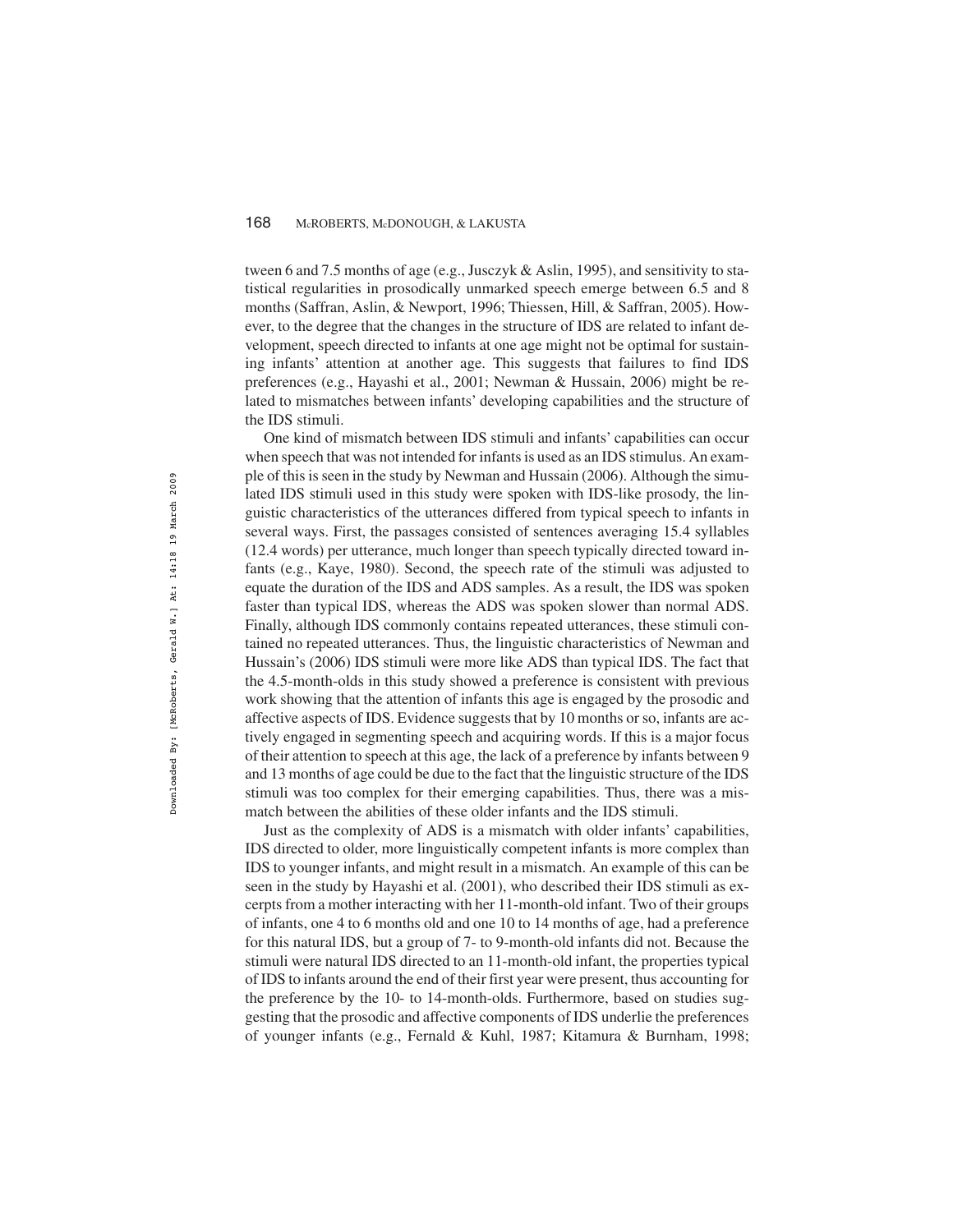Singh et al., 2002), it seems reasonable to assume that these characteristics were present in sufficient form to attract and maintain the attention of their youngest group of infants.

The failure of the 7- to 9-month-old group to show a preference suggests two things. First, prosody is not enough to elicit the attention of older infants, further confirming earlier reports (e.g., Kitamura & Burnham, 1998; Singh et al., 2002). Second, the IDS stimuli (directed toward an 11-month-old) lacks some critical property necessary to sustain sufficient attention in 7- to 9-month-olds, but not necessary for the older 10- to 14-month-olds. The question is this: What aspect of IDS changes over the course of the second half of the first year that might be especially salient to infants in the early part of that period, but not critical to 10- to 14-month-olds? One possibility is the amount of verbal repetition in the form of exactly repeated utterances. Several studies show that the presence of repeated utterances in IDS reaches a maximum at around 4 to 6 months of age and declines to adult levels (i.e., essentially none) by 24 months (Fernald & Morikawa, 1993; Kaye, 1980; Snow, 1972; Stern et al., 1983). Infants between 7 and 9 months of age are beginning to attend to the linguistic structure in speech, as shown by their ability to segment familiarized words (Jusczyk & Aslin, 1995) and demonstrate sensitivity to cooccurrence probabilities in speech (Saffran et al., 1996). During this critical transition into language, repeated utterances can act as an important scaffold, providing an opportunity to perceptually explore the transient speech signal. Therefore, it would not be surprising if infants'attention and interest in speech that contains repetition is at a maximum during this transition, but that infants even a few months older no longer need this support.

In summary, the preference to listen to IDS over ADS has been well established for young infants. However, results for older infants have been inconsistent. We hypothesize that infants should have a preference for IDS that is directed to infants of roughly the same age or level of cognitive and language development, but that speech to more linguistically sophisticated infants might not be optimal for less advanced infants, especially during the transition into lexical segmentation around 6 to 8 months of age. Experiment 1 was designed to address this hypothesis by testing infants at 6, 10, and 14 months on natural IDS directed to both younger infants (4–6 months) and older infants (12–14 months) versus natural ADS by the same speakers.

# EXPERIMENT 1

Some studies have failed to find a preference for IDS by older infants. We hypothesized that these results could be due to the use of IDS that was not directed to the age cohort tested, and therefore was not optimal to engage their attention. To test our hypothesis, we assessed the preferences of infants at 6, 10, and 14 months with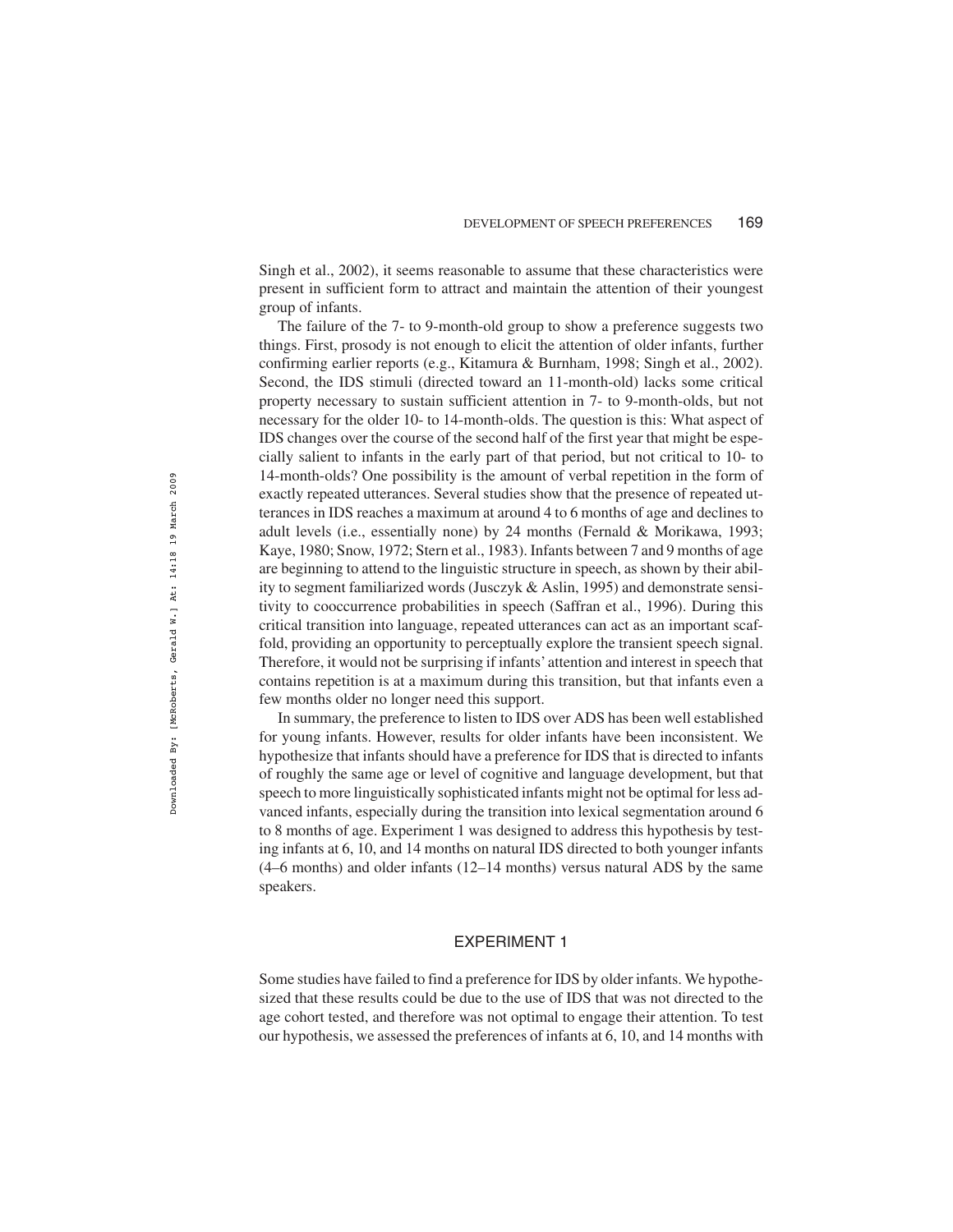IDS addressed to younger infants (4–6 months) and IDS addressed to older infants (12–14 months). For each age cohort we tested two groups of infants. One group was tested with IDS directed to young infants compared to ADS from the same speakers, and one group was tested with IDS directed to older infants and ADS from the same speakers.

We predicted that the older and younger infants would have a preference for IDS addressed to their age peers. Thus, we predicted that 6-month-olds would have a preference for IDS to 4- to 6-month-olds, and 14-month-olds would prefer IDS to 12- to 14-month-olds. We further expected IDS to young infants to be engaging to infants of all ages because of its tendency to have reduced complexity (e.g., shorter utterance length and lower MLU), increased redundancy, higher  $F_0$ , and wider  $F_0$ range. Therefore, we also predicted that infants at all three ages would have a preference for IDS to younger infants. Finally, our analysis of studies that have reported failures to find IDS preferences led us to hypothesize that speech that is directed to an older or more advanced cohort might not be optimal for engaging infants at some younger ages. This suggests that IDS directed to older infants (12–14 months) in this experiment might not be optimal for either 6- or 10 month-olds. Therefore, we predicted that infants at these two ages might not have a preference for the IDS to older infants.

## Method

Participants. The participants for this experiment were 144 infants, 48 at each of three ages: 6 months ( $M = 189.4$  days), 10 months ( $M = 309.7$  days), and 14 months ( $M = 440.2$  days). At each age, half of the infants were male. An additional 42 infants participated, but were dropped from the final analysis due to fussiness or inattentiveness ( $n = 30$ ), experimenter error or equipment failure ( $n = 8$ ), or interference by the parent  $(n = 4)$ .

Stimuli. The IDS stimuli were excerpts from natural recordings of three mothers interacting with their 4- to 6-month-old infants (younger IDS, or YIDS) and three mothers interacting with their 12- to 14-month-old infants (older IDS, or OIDS). The ADS stimuli were natural samples of the same mothers talking with a female research assistant (i.e., YADS and OADS, respectively). The recording sessions lasted between 20 and 30 min and were made in a sound-isolated room. The mothers were encouraged to play with their infants as they normally would at home. The younger infants were in a bouncy seat on a table and their mothers were seated or stood facing them. The older infants were mobile, so their mothers were seated on the floor. Both sets of mothers interacted with their infants with familiar toys brought from home. During recording, the mothers wore a unidirectional, wireless, head-mounted microphone (Optimus 33-0312) that transmitted to an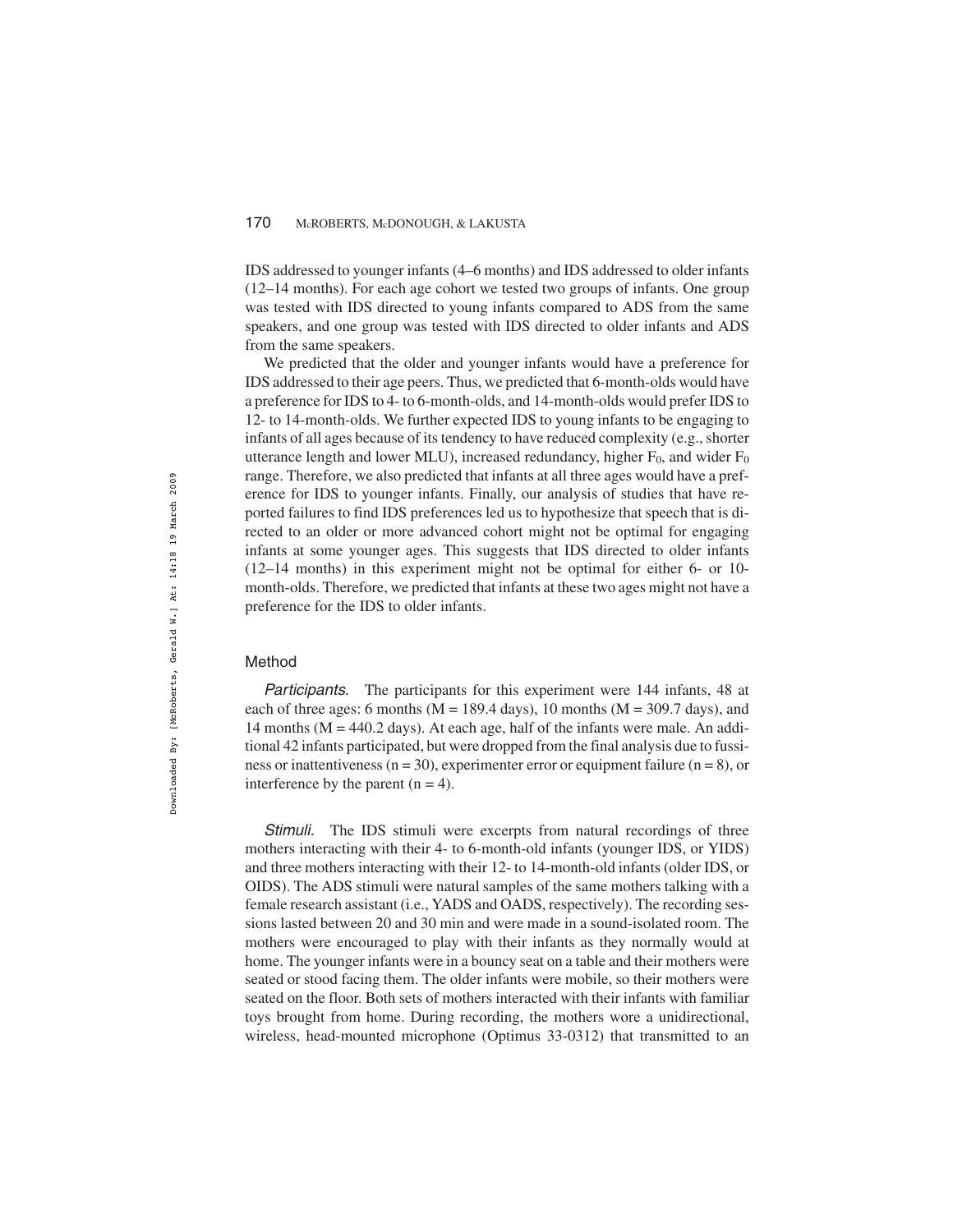audiocassette recorder (Denon DRM-740). The recordings were digitized at 44 Khz and 16 bits of resolution and saved on a Macintosh G3 computer.

Selection of stimulus utterances involved eliminating utterances that contained both participants vocalizing simultaneously, crying or fussing, breathing noises, or other extraneous noises. From the remaining utterances, selection was based on overall quality of the recordings, and the presence of intonationally complete phrase groups. Whenever possible, multiple contiguous utterances were selected. IDS and ADS utterances from each mother then were arranged into four groups (two IDS, two ADS) of approximately 17 sec duration, with 750 msec between utterances. This resulted in six sets (3 speakers  $\times$  2 groups) of IDS utterances and six groups of ADS utterances for mothers of both older and younger infants. These sets of utterances became the trials for the two preference tests.

Acoustic analysis of the stimulus utterances was performed using the pitch extraction routines in Praat (Boersma, 2001). Each utterance within each sound file (trial) was analyzed for  $F_0$  maximum, minimum, mean, and range, and averaged across utterances for each speaker in each IDS and ADS condition (see Table 1). These analyses demonstrated that both the YIDS and OIDS had the typical prosodic characteristics of IDS (e.g., Fernald et al., 1989), with significantly higher mean minimum  $F_0$ , mean maximum  $F_0$ , overall mean  $F_0$ , and  $F_0$  range than their respective ADS samples ( $p <$ .05 in all cases; see Table 1). Also, consistent with existing literature on prosodic changes in IDS with infant age (e.g., Stern et al. 1983), the  $F_0$  characteristics of the YIDS were more extreme than the OIDS, although these differences were not significant. Analysis of the prosodic characteristics of the ADS samples showed that they were very similar in mean  $F_0$  and mean minimum  $F_0$ . However, the mean maximum  $F_0$  and mean  $F_0$  range of the OADS sample were about 100 Hz higher than the YADS sample  $(p < .05$ ; see Table 1), reflecting differences between mothers' voices used for the YIDS/YADS and OIDS/OADS speech samples. However, prosodic characteristics of the OIDS clearly differentiated it from the OADS.

TABLE 1 Prosodic Characteristics of Speech Stimuli in Experiments 1 Through 3

| Addressee       | $M F_0^a$ | $M$ Max $F_0$ | M Min $F_0$ | $M F_0$ Range | Duration <sup>b</sup> |
|-----------------|-----------|---------------|-------------|---------------|-----------------------|
| Younger Infants |           |               |             |               |                       |
| YID speech      | $371.3*$  | 526.0*        | $251.5*$    | $274.5*$      | 17.1                  |
| YAD speech      | 178.5     | 275.3         | 142.0       | 133.3         | 17.2                  |
| Older infants   |           |               |             |               |                       |
| OID speech      | 299.9*    | 484.2*        | $221.0*$    | $263.2*$      | 18.2                  |
| OAD speech      | 196.3     | 383.8**       | 141.3       | $242.5**$     | 17.9                  |

*Note.* YID = younger infant directed; YAD = younger adult directed; OID = older infant directed;  $OAD = older adult directed$ .

<sup>a</sup>In Hz. <sup>b</sup>Trial duration in seconds.

\*Differs from related ADS value, *p* < .05. \*\*Differs from related YADS value, *p* < .05.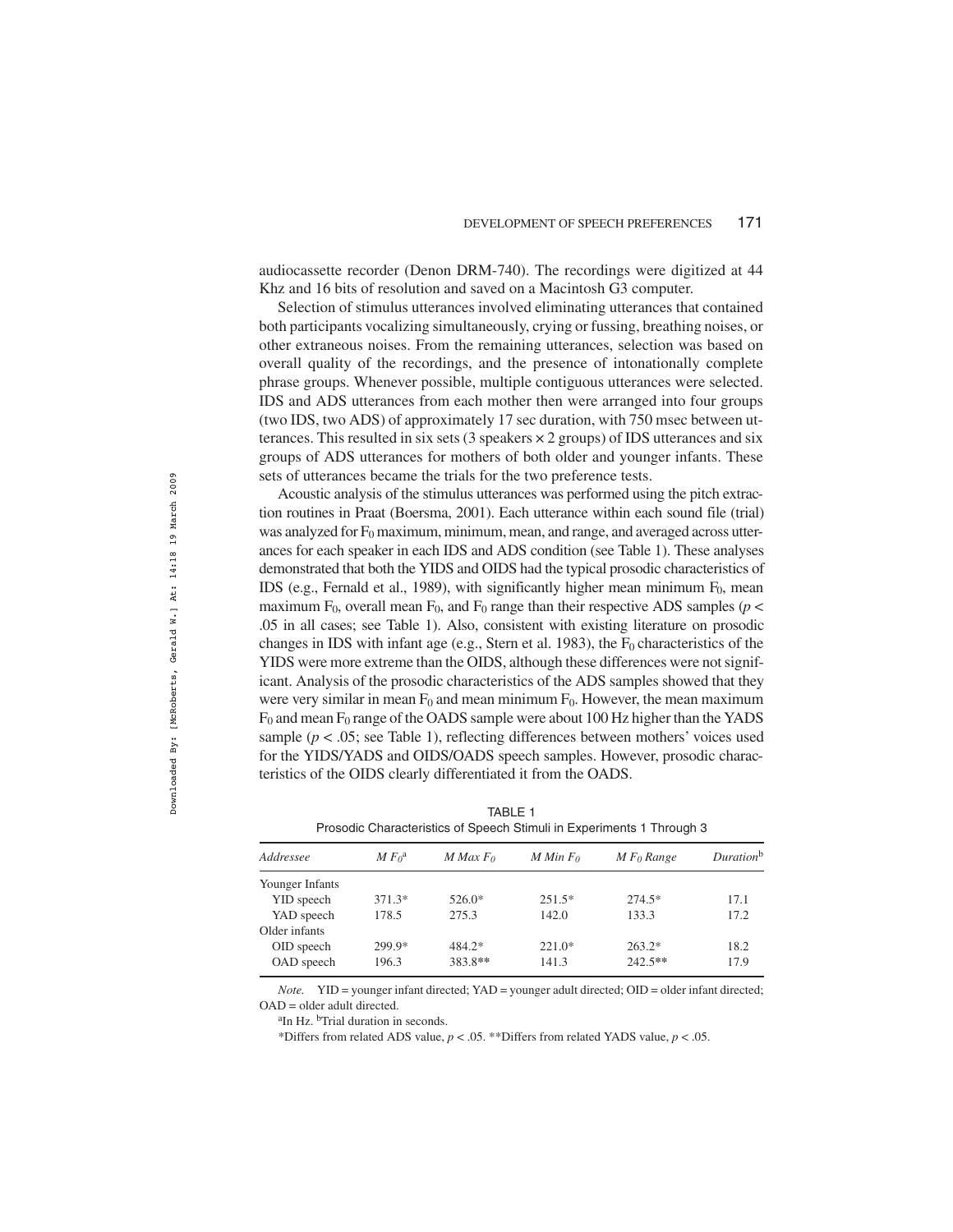Measures of utterance complexity and redundancy are shown in Table 2 for each speech style. Measures of complexity include the mean type/token ratio (the number of differently spelled words divided by the total number of words), MLU, and the mean number of words per utterance. Measures of redundancy are the percentage of exactly and partially repeated utterances, and the percentage of total verbal repetition (e.g., Kaye, 1980; Snow, 1972). Except for partial repetition in the OIDS/OADS, IDS samples differ on each measure from their respective ADS samples ( $p < .05$ ), demonstrating overall greater complexity and less redundancy in the YADS and OADS stimuli than in the YIDS or OIDS stimuli (see Table 2). IDS to younger and older infants is similar on all of these measures except verbal repetition. Consistent with previous reports (Fernald & Morikawa, 1993; Stern et al., 1983) that verbal repetition is greater to infants at around 4 to 6 months than to older infants, mean exact and total repetition were greater for YIDS stimuli than for the OIDS stimuli (17.4 vs. 12.4 and 42.0 vs. 33.8, respectively), but the differences were not statistically significant.

Design. At each age, half the infants, including equal numbers of boys and girls, were tested on the YIDS/YADS stimuli and half were tested on the OIDS/ OADS stimuli. Each infant was presented with 12 trials, 6 IDS and 6 ADS. Trials alternated between IDS and ADS. Trial order was counterbalanced, with half the infants at each age and in each IDS condition beginning on an IDS trial and half beginning on an ADS trial.

Apparatus. Testing was conducted in a sound-isolated laboratory room that was acoustically isolated from an adjoining control room. The infant testing booth

| Addressee       |            | Repetition |            | TT/Ratio <sup>a</sup> | $MLU^b$ | Length <sup>c</sup> |
|-----------------|------------|------------|------------|-----------------------|---------|---------------------|
|                 | Exact      | Partial    | Total      |                       |         |                     |
| Younger infants |            |            |            |                       |         |                     |
| YID speech      | $17.4\%**$ | $24.6\%*$  | $42.0\%$ * | 0.40                  | $4.5*$  | $4.1*$              |
| YAD speech      | $0.0\%$    | 13.6%      | 13.6%      | 0.51                  | 7.8     | 7.3                 |
| Older infants   |            |            |            |                       |         |                     |
| OID speech      | $12.4\%*$  | 21.4%      | $33.8\%**$ | 0.39                  | $4.2*$  | $3.9*$              |
| OAD speech      | $0.0\%$    | 16.3%      | 16.3%      | 0.47                  | 6.9     | 6.7                 |
|                 |            |            |            |                       |         |                     |

TABLE 2 Linguistic and Discourse Characteristics of Speech Stimuli in Experiments 1 Through 3

*Note.* YID = younger infant directed; YAD = younger adult directed; OID = older infant directed; OAD = older adult directed.

<sup>a</sup>Type/token ratio across all utterances in each speech sample.<sup>b</sup>Mean number of morphemes per utterance. <sup>c</sup>Mean words per utterance.

\*Differs from related ADS, *p* < .05. \*\*Differs from related ADS, *p* < .01.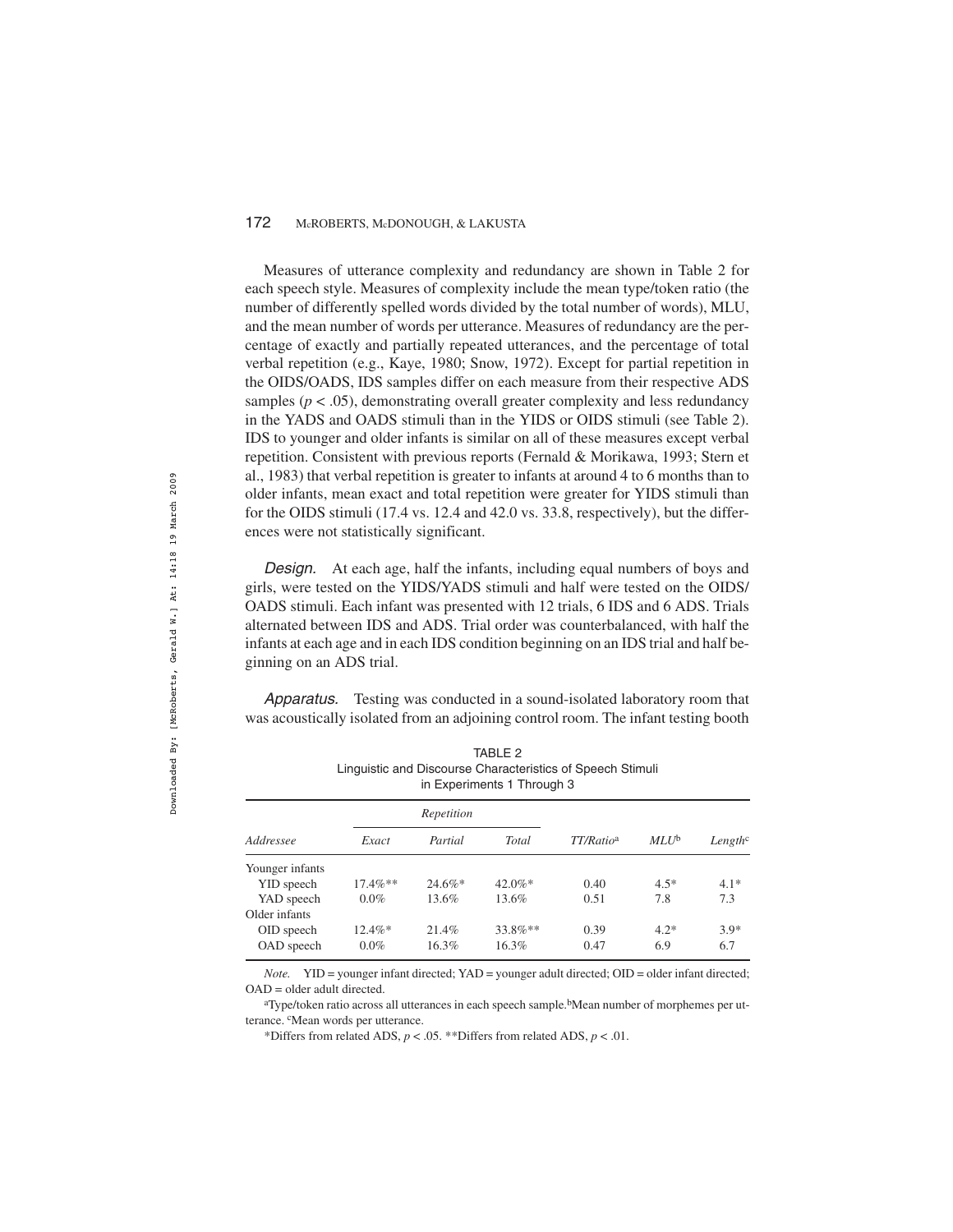consisted of black felt-covered walls measuring approximately  $1.5 \times 2$  m on two sides and the front. The top half of the front panel consisted of clear Plexiglas that was covered with black felt except for a  $0.3 \times 0.3$  m opening to allow viewing of a computer monitor. The bottom half of the front panel consisted of pegboard, which was covered with black felt. The inside of the booth was lit from above with two 15-watt incandescent light bulbs with red filters to reduce the illumination level. The fourth side of the booth was open.

A computer monitor (Sony 200SF) was mounted on a shelf behind the center of the front panel. A video camera (Sony TRV37) was focused on the infant's face through an aperture in the front panel. A single audio speaker (Optimus Pro X7) sat on the floor behind the pegboard portion of the front panel, directly below the computer monitor and video camera. Audio output from the computer was routed through a small audio amplifier (Radio Shack SA150) to the speaker. The camera was connected to a video recorder (Sony SLV-R1000) and monitor (Panasonic CT2084) in the control room, where the observer monitored the infant's eye movements and the test session was recorded.

Procedure. The parent and infant were escorted to the testing room for a 10-min acclimation period. The procedure was described to the parent and consent was obtained. The infant was then seated on the parent's lap in the open end of the testing booth, facing the computer monitor. Parents wore headphones through which music was played to provide competing auditory stimulation to keep the parents, as much as possible, from having knowledge about which type of stimulus was being presented on any given trial.

Specially designed software recorded observer key presses, controlled the onset and offset of trials, and controlled sound presentation (Pinto, 1994). At the beginning of each trial, a checkerboard appeared on the computer monitor and flashed to engage the infant's attention. When the infant fixated the checkerboard, the observer pressed a "looking" key on a computer keyboard that signaled the computer to stop the checkerboard flashing, begin playing the speech stimulus for the first trial, and begin accumulating looking time. As long as the infant maintained fixation on the checkerboard, the observer continued to press the looking key. When the infant looked away from the checkerboard, the observer released the looking key and the computer stopped accumulating looking time. If the observer pressed the looking key again within 1 sec, indicating that the infant had returned fixation to the checkerboard, the trial continued and additional looking time was accumulated. If the infant failed to return gaze to the checkerboard within 1 sec, the trial ended, the sound stopped, and the checkerboard disappeared. If infants continued to look without a greater than 1-sec look away, trials automatically terminated when the sound file had played twice (trials were capped at approximately 34 sec). After a 3-sec intertrial interval, the checkerboard reappeared and flashed to signal the beginning of a new trial. The procedure continued for 12 trials, or until the in-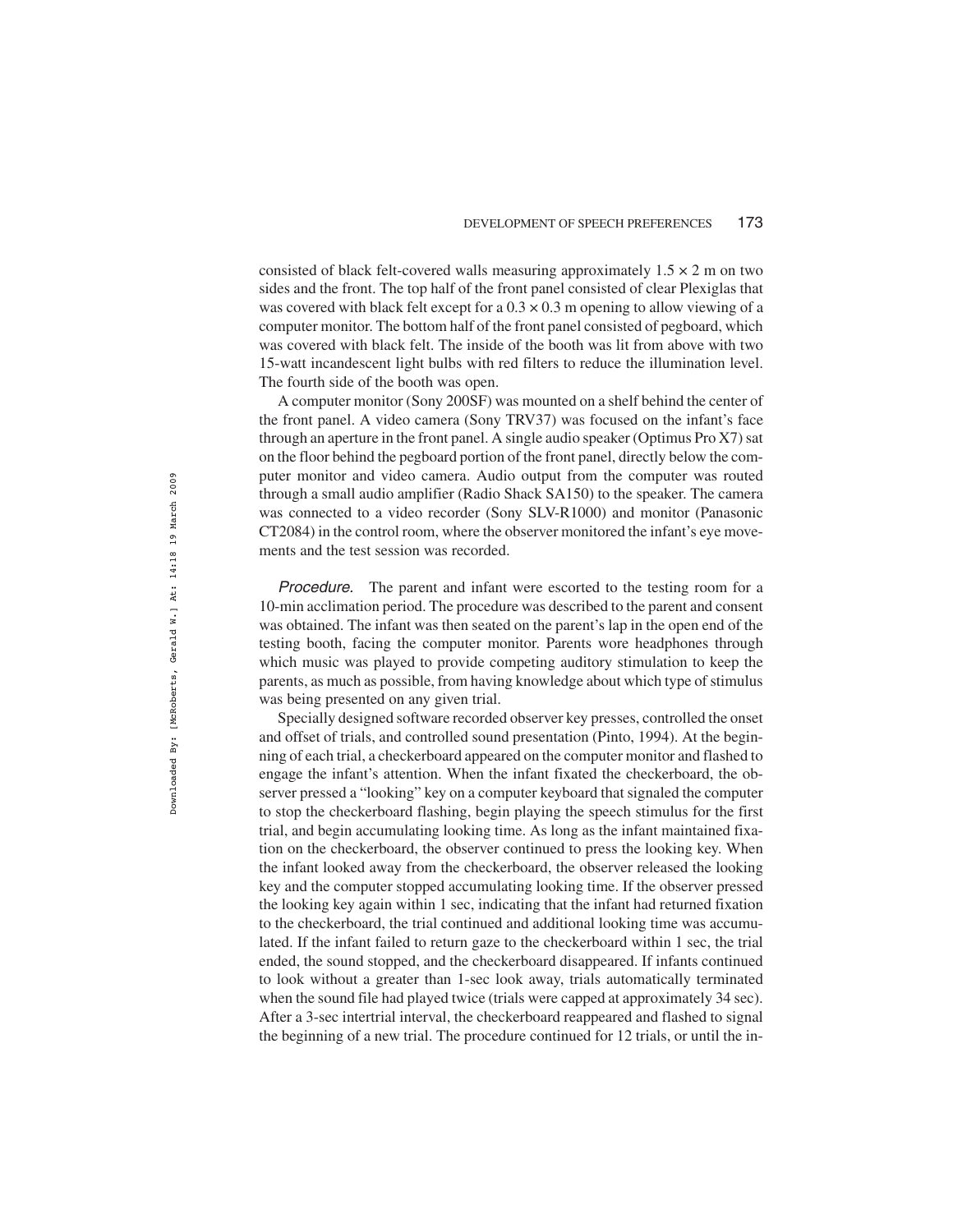fant became fussy. Infants who failed to complete all 12 trials were not included in the analysis.

Offline reliability and error coding. All sessions were video-recorded. Approximately 10% of the sessions were recoded offline in slow motion (frame by frame) for two types of observer errors: (a) *extension errors,* in which the online observer failed to terminate a trial when the infant looked away for more than 1.1 sec; and (b) *termination errors,* in which the online observer terminated a trial when the infant had not looked away for more than 1.1 sec. The error rate of the online observers was between 10% and 15% across the four experiments. More important, however, the distribution of errors did not differ between trial types, indicating no observer bias (see Pinto, Fernald, McRoberts, & Cole, 1998). Data from all trials and sessions, including those with the two types of errors, were included in the final analysis. Because only a subset of sessions were coded for errors, removing those trials with errors would be inappropriate without offline coding of all of the sessions. The point of the offline coding analysis was simply to determine whether there was observer bias, which there was not.

#### **Results**

Looking times were entered into a 3 (age)  $\times$  2 (age of addressee)  $\times$  2 (speech type) analysis of variance (ANOVA), with speech type treated as a repeated measure. This analysis revealed a significant main effect for speech type (IDS vs. ADS),  $F(1, 129) = 57.487$ ,  $p = .0001$  ( $p^2 = .31^2$ ), indicating longer looking time for IDS than for ADS overall. There was also a significant Age × Age of Addressee× Speech Type interaction,  $F(2, 129) = 3.71$ ,  $p = .0275$  ( $\eta^2 = .06$ ). See Figure 1.

To clarify interpretation of the significant three-way interaction, two-way ANOVAs (Age × Speech Type, with speech type treated as a repeated measure) were performed separately on looking times to the YIDS/YADS and OIDS/OADS stimuli. For the YIDS/YADS stimuli, the analysis indicated that only the main effect of speech type was significant,  $F(1, 69) = 47.76$ ,  $p = .0001$  ( $\eta^2 = .335$ ). The Age  $\times$  Speech Type interaction was not significant,  $F(2, 69) = 1.18$ ,  $p = .314$ . Effect sizes were computed using Cohen's *d* statistic (Cohen, 1988). At 6 months, *d* = .70 (a medium to large effect), at 10 months, *d* = .39 (a small to medium effect), and at 14 months,  $d = 1.11$  (a large effect).

<sup>&</sup>lt;sup>2</sup>Effect sizes for factors and interactions in ANOVAs were computed using the eta squared ( $\eta^2$ ) statistic. Cohen (1988) suggests that  $\eta^2$  values of .02 reflect small effects, .13 reflect medium effects, and .21 are large effects. Effect sizes for IDS–ADS looking and listening times were computed using *d.* For the *d* statistic, Cohen (1988) suggested values of .2, .5, and .8 for small, medium, and large effects, respectively.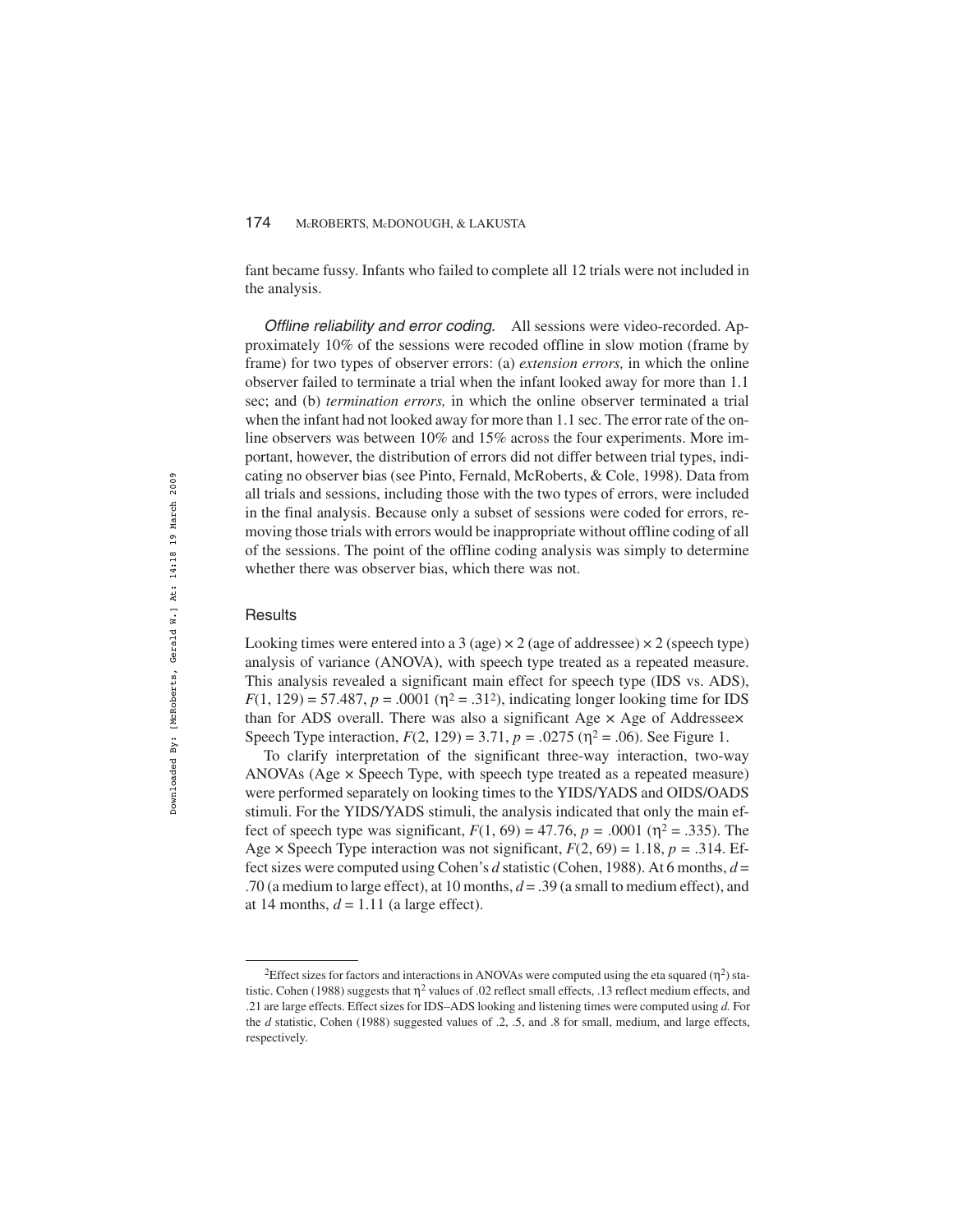

**FIGURE 1** Mean looking times for 6-, 10-, and 14-month-old infants for younger infant-directed speech (YIDS) and adult-directed speech (YADS; left), and older infant-directed speech (OIDS) and OADS (right).

For the OIDS/OADS stimuli, the analysis indicated a main effect of speech type,  $F(1, 69) = 18.188$ ,  $p = .0001$  ( $\eta^2 = .177$ ). However, there was also a significant Age  $\times$  Speech Type interaction,  $F(2, 69) = 7.445$ ,  $p = .001$  ( $\eta^2 = .145$ ). Separate repeated measures ANOVAs on the looking times at each age indicated significantly higher looking and listening times for the OIDS by both 10-month-olds, *F*(1, 23) = 5.007, *p* = .035 (*d* = .50, a medium effect), and 14-month-olds, *F*(1, 23)  $= 26.874, p = .0001 (d = .83, a large effect).$  However, at 6 months, there was no difference between looking and listening to the OIDS and OADS, *F*(1, 23) = .181, *p =* .674 ( $d = -0.07$ , a near zero effect).

#### **Discussion**

The goals of this experiment were twofold. First, we wanted to investigate reports in the literature that infants older than 6 months failed to show a preference for IDS. We predicted that both 6- and 14-month-old infants would have a preference for IDS directed to their age peers. Indeed, infants at both 6 and 14 months of age had a significant preference for IDS over ADS when the IDS was directed to their age peers. Furthermore, our 10-month-olds also had a significant preference for the IDS to older infants. This is consistent with the report by Hayashi et al. (2001) that 10- to 14-month-olds preferred IDS directed to an 11-month-old. The preference of younger infants for IDS directed to younger infants is consistent with the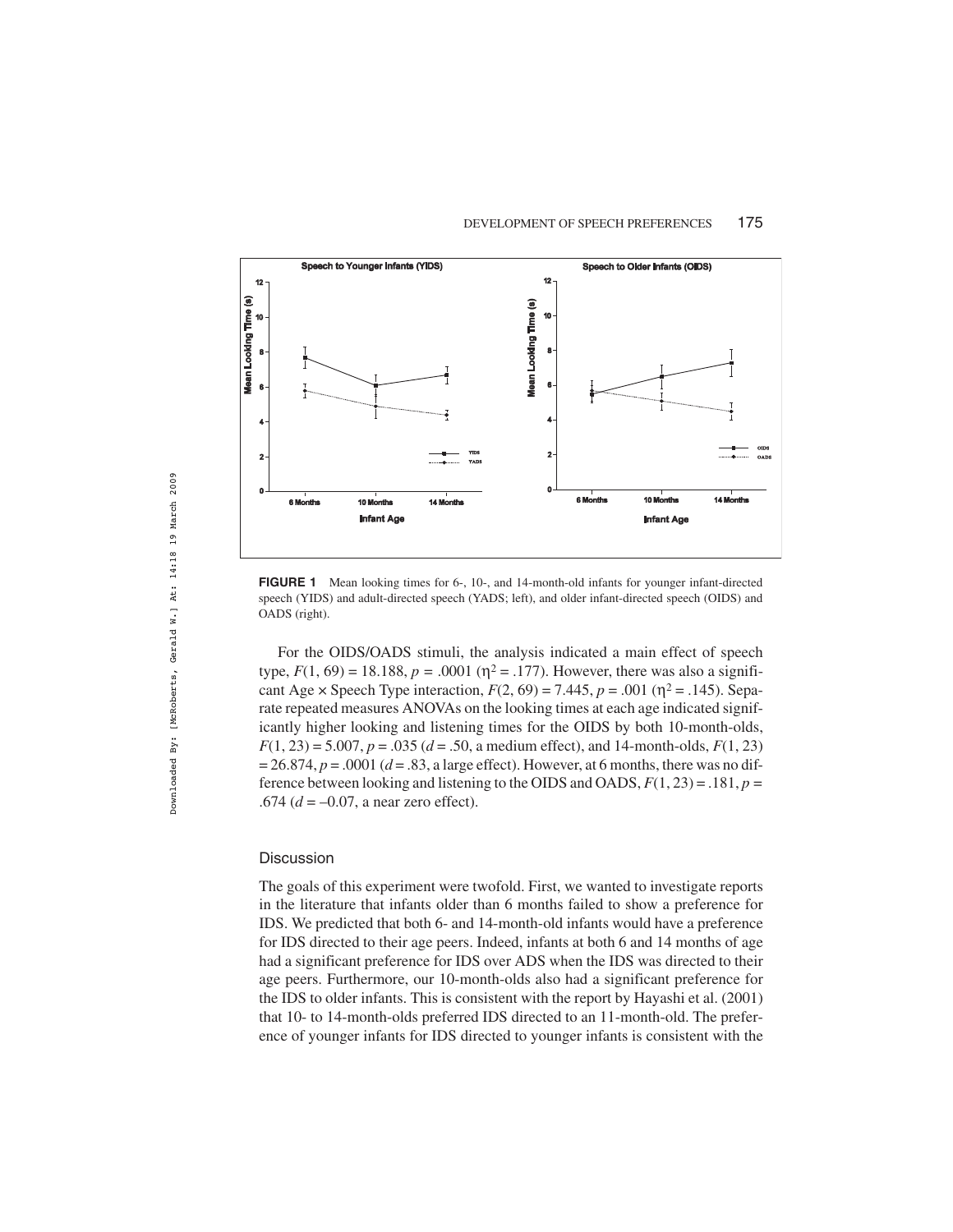results of several previous studies (e.g., Cooper, 1993; Cooper & Aslin, 1990; Fernald, 1985), and thus comes as no surprise. However, the preference by 10- and 14-month-olds for IDS directed to older infants helps to clarify mixed results in the literature regarding older infants' IDS preferences. This result is consistent with earlier results reported by Glenn and Cunningham (1983), in which both typically developing 9- and 21-month-old infants and 12- and 24-month-old infants with Down syndrome preferred the IDS of their mothers over her ADS. It is also consistent with Hayashi et al. (2001), who reported that 10- to 14-month-olds preferred IDS to an 11-month-old infant. Thus, we conclude that older infants, like younger infants, have a preference for IDS under at least some conditions.

Our second goal was to test whether infants treat all IDS as equal, or whether some forms of IDS are more optimal for infants at some ages, such as IDS to their age or developmental peers. In previous studies of both younger (e.g., Cooper, 1993; Cooper & Aslin, 1990; Fernald, 1984) and older infants (e.g., Werker & McLeod, 1989; Werker et al., 1994), IDS preferences were found when the IDS stimuli consisted of speech intended for or directed toward younger infants. This led us to hypothesize that speech to younger infants would be engaging to infants across a wide age range, and we predicted that infants in all age groups in Experiment 1 would show a preference for the IDS to younger infants. Our results confirmed our prediction. All three age groups of infants in Experiment 1 had significant preferences for the IDS to younger infants.

In the introduction we argued that two recent failures to find IDS preferences in infants between 7 and 13 months of age might be attributed to the use of IDS that was directed to infants older than the test participants (Hayashi et al., 2001), or speech that was much more complex than typical IDS (Newman & Hussain, 2006). We hypothesized that at some ages, infants might fail to show a preference for IDS directed to older infants. Therefore, we predicted that our 6- and 10-month-olds might not show a preference for the IDS to older infants. Consistent with our prediction, the 6-month-olds in Experiment 1 did not have a preference for the IDS to 12- to 14-month-olds, although the 10-month-olds did have a significant preference. Indeed, the 6-month-olds failed to show even a trend toward a preference for the IDS stimuli directed to older infants (OIDS *M* = 5.55 sec; OADS *M* = 5.73 sec; 10 of 24 listened longer to OIDS stimuli), although another group of 6-month-olds demonstrated a robust preference for the IDS directed to younger infants (YIDS *M*  $= 7.67$  sec; YADS  $M = 5.82$  sec; 21 of 24 infants listened longer to YIDS stimuli).

Together, these results provide evidence of continuity in infant preferences for IDS. Infants have a preference for IDS directed to their age peers, and infants across a wide age range prefer IDS directed to young infants. However, the failure of the 6-month-olds to prefer IDS directed to older infants over ADS, in conjunction with similar results by Hayashi et al. (2001) and Newman and Hussain (2006) with even older infants, suggests that under some circumstances infants fail to show a preference for IDS that is directed to an older cohort, although they still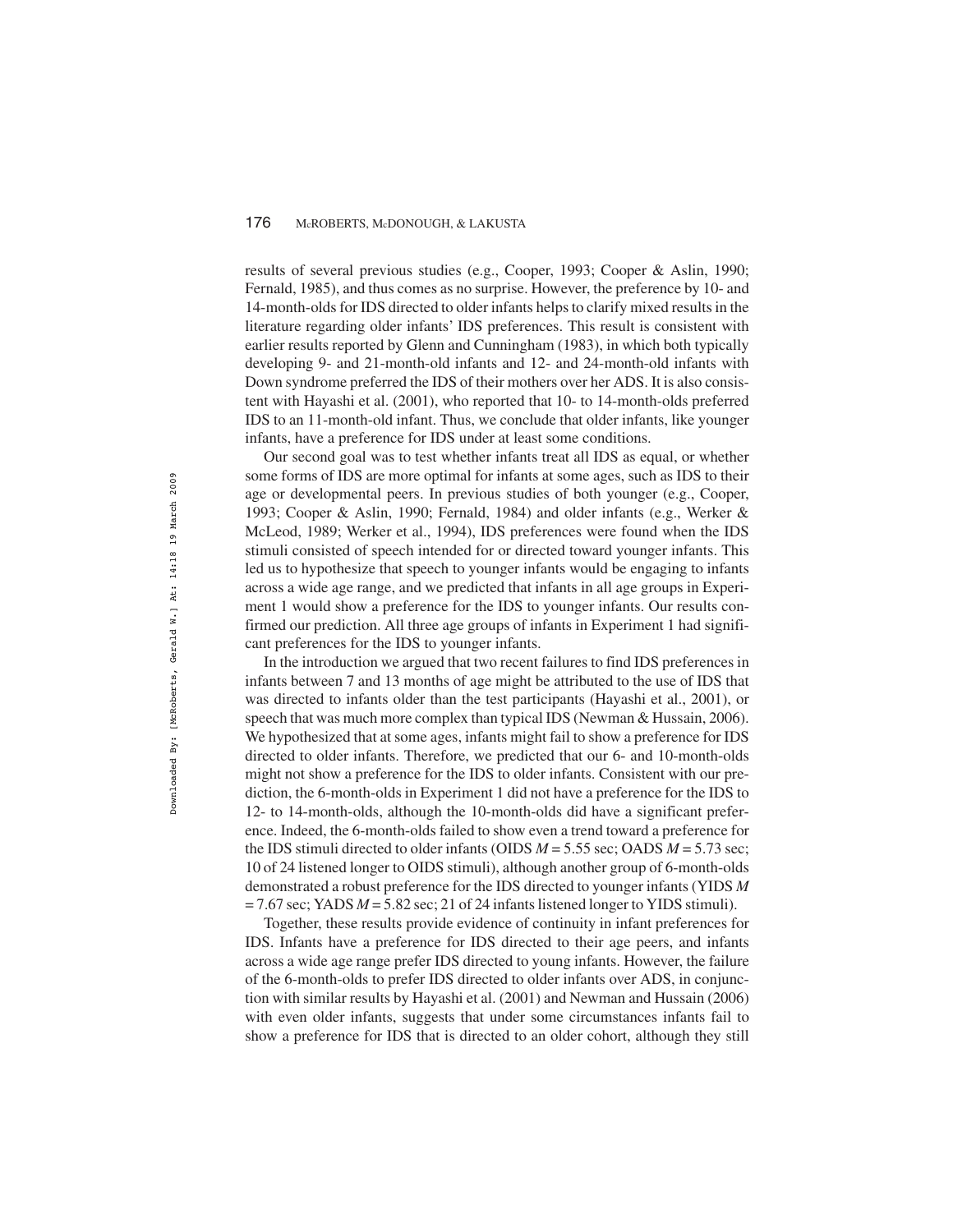prefer speech directed to their own peers or to a younger cohort. There would seem to be two possible explanations for these results. One explanation is that the prosodic or affective component of IDS to infants in older cohorts is reduced to a degree that it does not sufficiently engage the attention of infants from younger cohorts. A second explanation is that the problem involves more structural linguistic properties of IDS to older infants, such as the reduced redundancy. Both of these would result in IDS that is more ADS-like than younger infants typically hear, and therefore might result in speech that fails to attract and maintain the attention of infants from younger cohorts, or is insufficiently different from ADS to present a compelling contrast. Experiment 2 tests the first of these possibilities.

#### EXPERIMENT 2

The goals of Experiment 2 were to confirm the results with the 6-month-olds in Experiment 1, to determine whether the failure to prefer IDS to older infants was due to prosodic differences between the speech to older versus younger infants, and to investigate the responses of an older cohort, between the 6- and 10-montholds studied in Experiment 1; we did this by testing 8-month-olds in Experiment 2. As we noted previously, the prosodic characteristics of IDS change over the course of infancy. Consistent with this, the mean  $F_0$  and  $F_0$  range of the OIDS stimuli in Experiment 1, although clearly in the IDS range, were less extreme than in the YIDS stimuli. In addition, the mean  $F_0$  in the OADS stimuli was somewhat higher than in the YADS stimuli. It is possible that the combination of these factors resulted in a contrast between OIDS and OADS that was not sufficiently compelling to result in an IDS preference by the 6-month-olds. One way to evaluate this possibility is to test 4-month-old infants, whose speech preferences appear to be based primarily on the prosodic or affective aspects of IDS (Fernald & Kuhl, 1987; Singh et al., 2002). If 4-month-olds prefer the OIDS over the OADS it would seem unlikely that the prosodic or affective aspects of the speech are insufficient for 6-month-olds. Thus, in addition to a new sample of 6-month-olds, we also tested 4-month-olds on the OIDS and OADS stimuli from Experiment 1. We expected the new sample of 6-month-olds to fail to show a preference for the OIDS, replicating the results of Experiment 1. However, previous research suggests that 4-montholds respond to the prosodic and affective characteristics of IDS. Therefore, we expected the 4-month-olds in this experiment to show a clear preference for OIDS over the OADS.

Another goal of Experiment 2 was to further investigate infants' responses to IDS directed to an older cohort. Hayashi et al. (2001) reported that 7- to 9-montholds failed to prefer IDS directed to an 11-month-old. Newman and Hussain (2006) also reported that 9- and 13-month-olds failed to prefer IDS that had some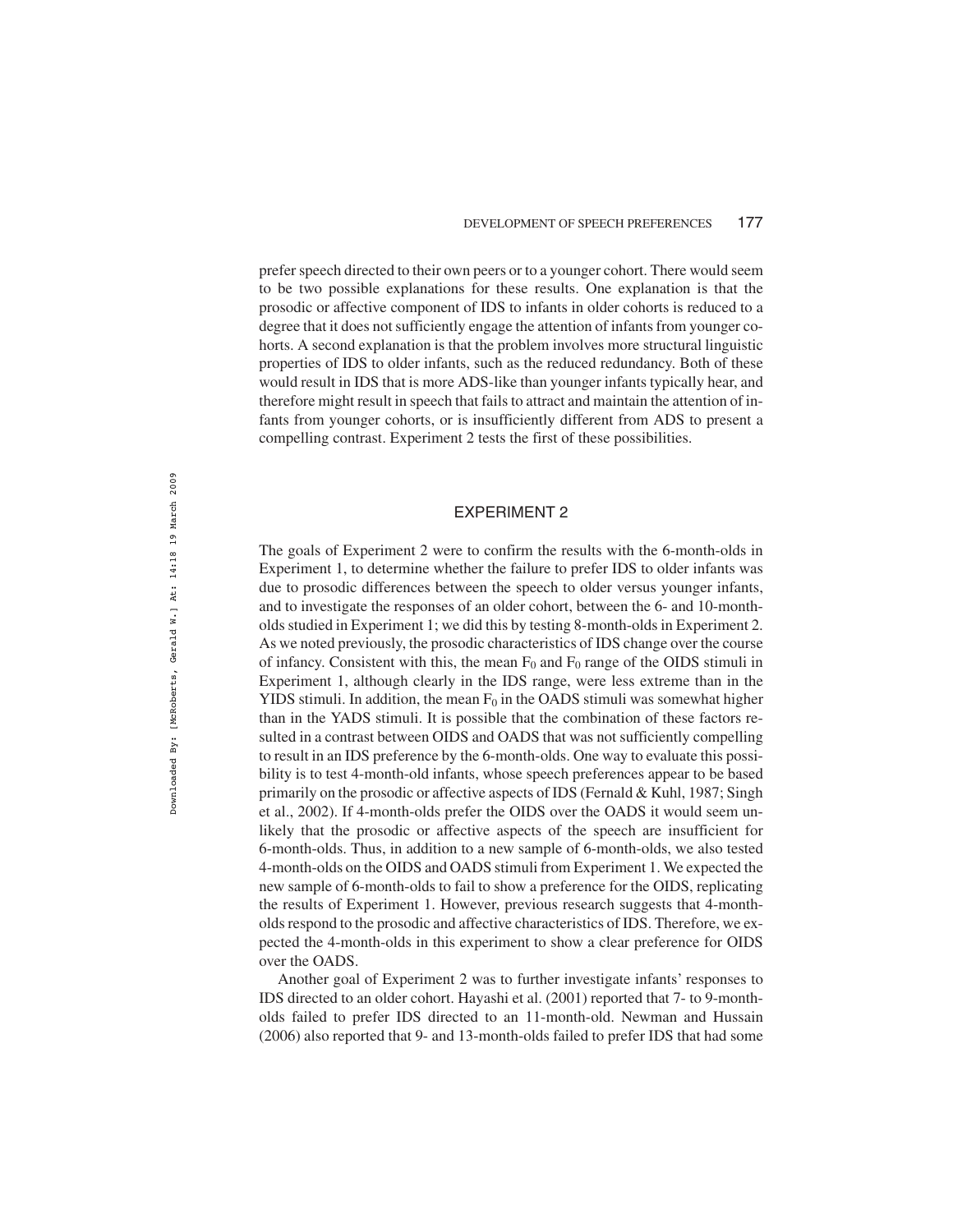prosodic features of IDS (high  $F_0$ , wide  $F_0$  range), but had a faster speech rate than typical IDS. The 10-month-olds in Experiment 1 preferred IDS to older infants, but the 6-month-olds did not. Therefore, to clarify the development of IDS preferences for speech to older infants, we will test an intermediate age, 8-month-old infants, on the OIDS and OADS stimuli from Experiment 1. Based on Hayashi et al. (2001) and Newman and Hussain (2006), we might predict that the 8-month-olds will fail to show a preference for the OIDS. However, the 10-month-olds in Experiment 1 had a significant preference despite the findings of Hayashi et al. and Newman and Hussain. Recent research shows that by 8 months of age, infants are able to segment speech into word and word-like units (e.g., Jusczyk & Aslin, 1995; Saffran et al., 1996), but 6-month-olds apparently are not (Jusczyk & Aslin, 1995). Therefore, 8-month-olds might respond more like the 10-month-olds in Experiment 1 than like 6-month-olds, and also have a preference for the OIDS. In either case, we expect 4-month-olds to have a clear preference for OIDS, and we expect 6-montholds to fail to show a preference. Thus we expect a significant Age × Speech Type interaction. However, given our predictions, we will test for significant preferences at each age, even in the absence of a significant interaction.

#### Method

Participants. The participants for this experiment were 62 infants, 24 at 4 months (*M* = 130.7 days), 19 at 6 months (*M* = 182.6 days), and 19 at 8 months (*M*  $= 244.2$  days). An additional 27 infants participated, but were dropped from the final analysis due to fussiness or inattentiveness  $(n = 18)$ , experimenter error or equipment failure  $(n = 6)$ , or interference by the parent  $(n = 3)$ .

Procedure. The procedure was the same as in Experiment 1.

Stimuli. Stimuli were the OIDS and OADS excerpts used in Experiment 1.

#### **Results**

Looking times were entered into a 3 (age)  $\times$  2 (speech type) ANOVA, with speech type as a repeated measure. This analysis revealed a main effect of age,  $F(2, 59) = 4.13, p = .021$  ( $\eta^2 = .13$ ), indicating that overall looking times declined as infants got older. Looking times for 4-month-olds ( $M = 10.94$  sec,  $SD = 7.66$ ) were significantly longer than for 8-month-olds ( $M = 5.75$  sec,  $SD = 2.77$ ),  $t(41)$  $= 2.88$ ,  $p = .006$  ( $\eta^2 = .17$ ). Looking times for 6-month-olds were intermediate (*M*  $= 7.39$  sec,  $SD = 6.62$ ), but were not significantly different from either of the other ages. There was also a significant main effect of speech type,  $F(1, 59)$  = 7.66,  $p = .007$  ( $\eta^2 = .12$ ), indicating that across ages infants looked and listened longer to OIDS ( $M = 8.76$  sec,  $SD = 6.67$ ) than to OADS ( $M = 7.76$  sec,  $SD =$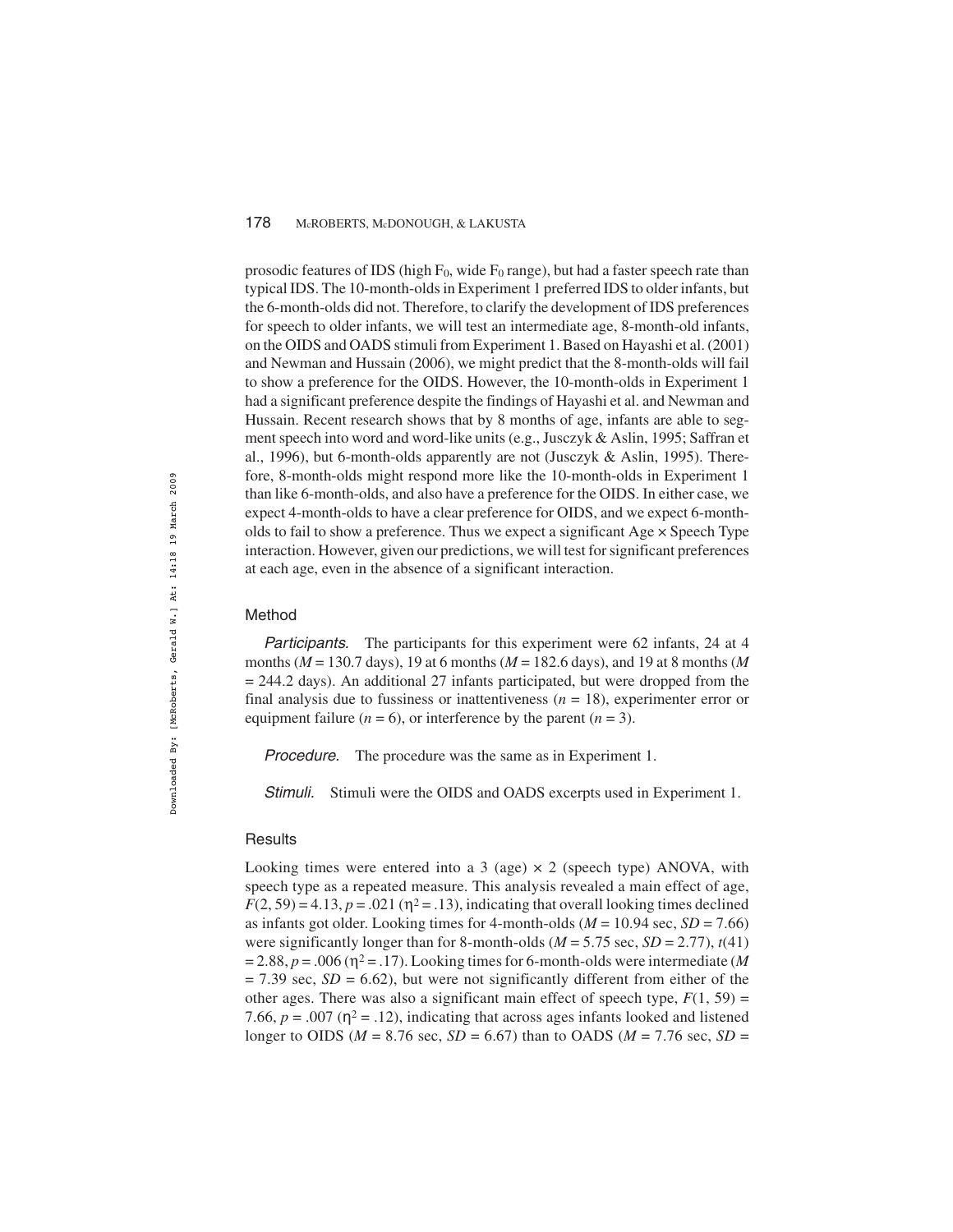6.45). The Age  $\times$  Speech Type interaction was not significant,  $F(2, 59) = 1.75$ , *p* = .183. Planned comparisons of OIDS and OADS looking times at each age indicated a significant preference for IDS at both 4 months,  $t(23) = 2.33$ ,  $p = .029$  ( $d =$ .22, a small effect), and 8 months,  $t(18) = 2.16$ ,  $p = .044$  ( $d = .39$ , approaching a medium effect). However, at 6 months, there was no significant difference between OIDS and OADS,  $t(18) = 0.80$ ,  $p = .43$  ( $d = .00$ , a near zero effect). See Figure 2.

#### Discussion

Experiment 2 had three goals. The first goal was to assess whether prosodic features were a factor in the failure of the 6-month-olds to show a preference for the OIDS in Experiment 1. Previous studies suggest that 4-month-old infants' preferences are due to the affective or prosodic features of IDS. To test the sufficiency of the prosodic features of OIDS we tested 4-month-olds on the OIDS and OADS stimuli from Experiment 1. Our results show that 4-month-olds had a significant preference for IDS directed to older infants. This result is not consistent with the



**FIGURE 2** Mean looking times for 4-, 6-, and 8-month-old infants listening to older infant-directed speech (OIDS) and older adult-directed speech (OADS) by the same speakers.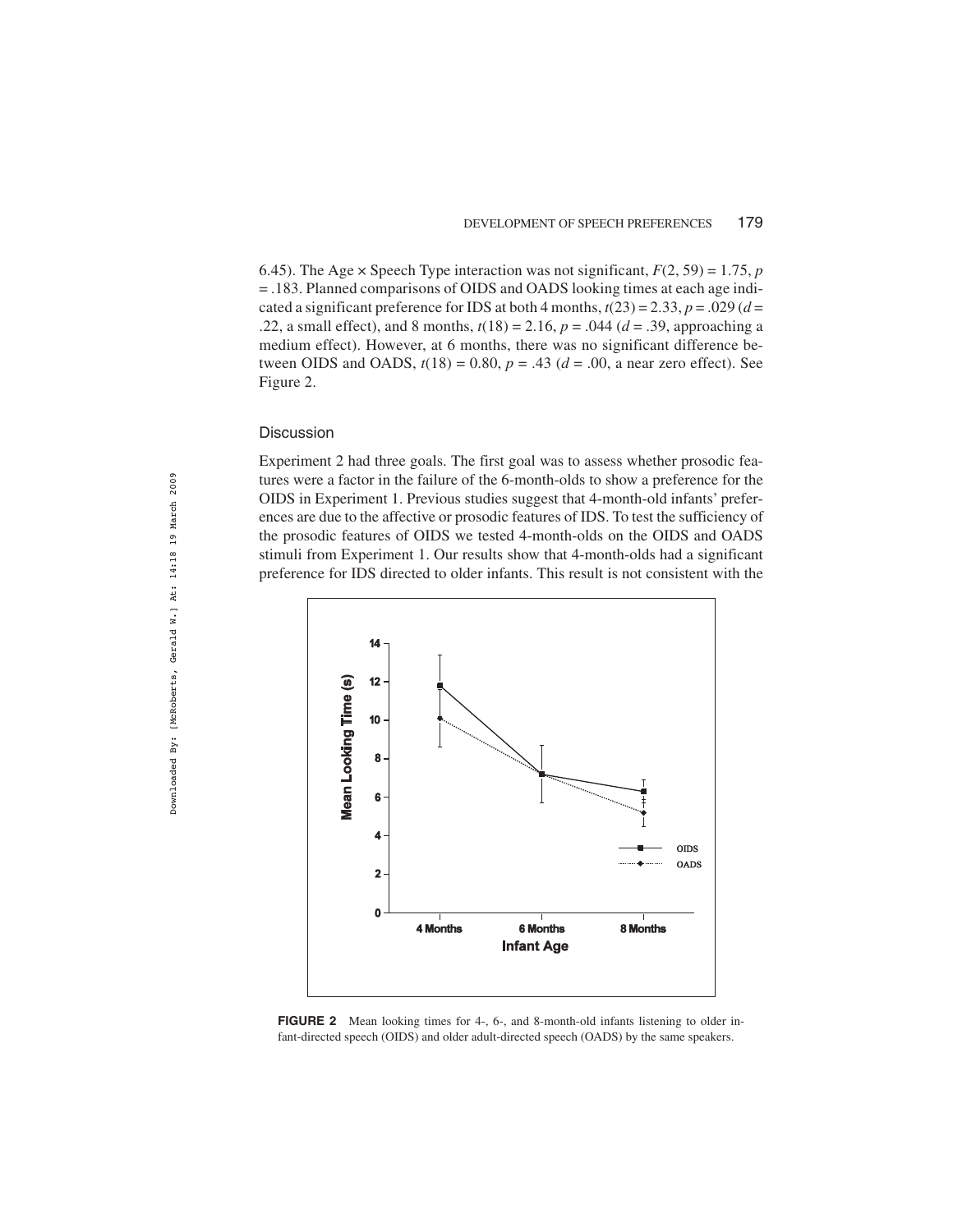hypothesis that the minor differences in prosodic features of OIDS were insufficient for 6-month-olds to have a preference. Because 4-month-olds found the OIDS sufficiently engaging, there is little reason to believe that prosodic factors underlie the failure of the 6-month-olds to have a preference for OIDS in Experiment 1.

The second goal of Experiment 2 was to further investigate the development of IDS preferences in older infants. Reports by Hayashi et al. (2001) failed to find preferences by infants between 7 and 9 months for IDS from an older cohort. Our results in Experiment 1 showed that 10-month-olds had a preference for IDS to 12 to 14-month-olds, but 6-month-olds did not. The question in Experiment 2 was whether 8-month-olds would perform like the 10-month-olds or the 6-month-olds. Our results show that 8-month-olds have a robust preference for IDS directed to infants from an older cohort  $(d = .39)$ , approaching a medium effect). Thus, 8- and 14-month-olds have shown a preference for OIDS.

The final goal of Experiment 2 was to replicate the failure in Experiment 1 of 6-month-olds to show a preference for the OIDS. Thus, a new sample of 6-monthold infants was tested with the OIDS and OADS from Experiment 1. The results were consistent with Experiment 1; this new group of 6-month-olds also failed to show a preference for OIDS over OADS. As in Experiment 1, only about half of the infants (10 of 19) listened longer to the OIDS. This is in contrast to the performance of the 4-month-olds, who a showed significant preference for the IDS to older infants. Taken together, the performance of the 6-month-olds in Experiments 1 and 2 and the performance of the 4-month-olds in Experiment 2 suggest that affective or prosodic factors alone might not be driving IDS speech preferences in infants at 6 months of age.

The results of Experiments 1 and 2 suggest the possibility of a developmental trend in speech preferences in which the affective or prosodic characteristics of IDS are of primary importance in early infancy, but that more structural linguistic factors begin to play a role beginning by about 6 months of age. Such a trend would be consistent with recent studies showing that by 8 to 10 months of age, infants are beginning to segment and remember word-like patterns in continuous speech (e.g., Jusczyk, 1999; Jusczyk & Aslin, 1995; Marcus, Vijayan, Bandi Rao, & Vishton, 1999; Saffran et al., 1996; Tincoff & Jusczyk, 1999). It is possible that infants begin to attend preferentially to speech that affords them the greatest opportunity to exercise these emerging skills to find consistent segmental structure or organization.

The question is which properties of IDS support the speech perception skills that are emerging around 6 months, and are differentially present (or sufficiently present) in YIDS but not in OIDS. One property that appears to fit this description is the degree of redundancy in the form of verbal repetition. Mothers exactly repeat every fourth or fifth utterance (on average) when interacting with 4- to 6-monthold infants in play settings (e.g., Stern et al., 1983). Repeated utterances could pro-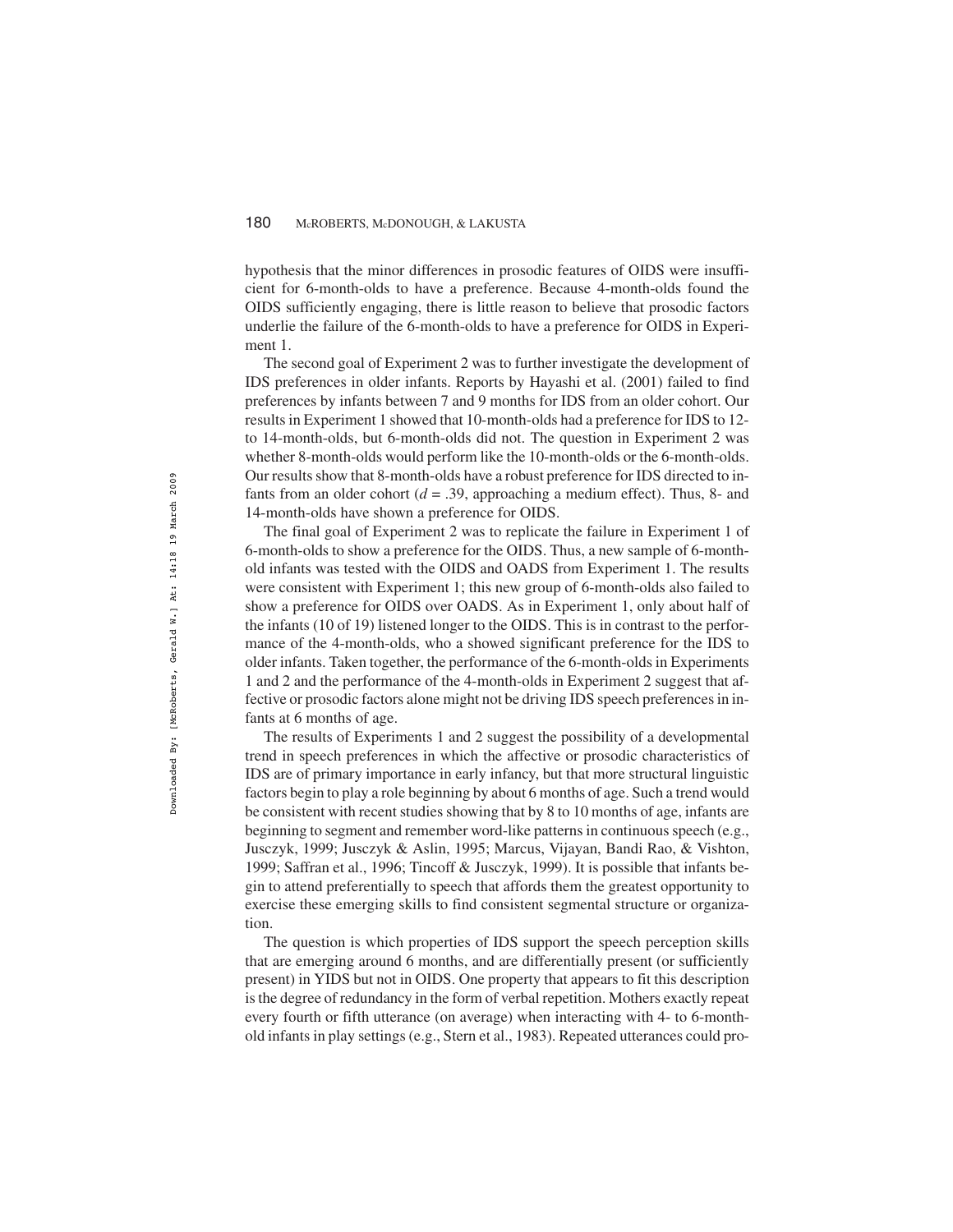vide infants with the opportunity to recover additional details from the transient speech signal that they might not be able to access from a single presentation, and might be engaging in the earliest stages of infants'access to the linguistic structure of speech. A preference to listen to speech with repeated utterances at 6 months might mark the beginning of a developing facility to gain access to structure in speech over the first and second year, as demonstrated by segmentation and statistical learning abilities at 7 to 8 months (e.g., Jusczyk & Aslin, 1995; Saffran et al., 1996), and the emergence of "online" word recognition between 18 and 24 months (Fernald, McRoberts, & Swingley, 2001; Fernald, Pinto, Swingley, Weinberg, & McRoberts, 1998). Thus, Experiment 3 explores the possibility that 6-month-old infants' speech preferences are partially determined by the repetition of utterances in the IDS they typically hear at this age.

#### EXPERIMENT 3

Repetition in IDS, and its role in language and cognitive development, is a potentially important but understudied phenomenon. Early descriptive studies of maternal speech to young language learners noted the high degree of repetition in IDS (e.g., Ferguson, 1964, 1977; Snow, 1972). Several studies included quantitative measures of maternal repetition in the form of exactly or partially repeated utterances (e.g., Broen, 1972; Kaye, 1980; McLaughlin, White, McDevitt, & Raskin, 1983; Rondal, 1980; Stern et al., 1983; Watson, 1979). Results across these studies suggested that the amount of repetition reaches a maximum at 4 to 6 months, when exactly repeated utterances represent up to 20% of maternal speech, and then declines during infants' second year of life to near adult levels by 24 months. Furthermore, two unpublished studies suggest that infants' sensitivity to verbal repetition in IDS emerges at about 6 months of age (Miners, 1994; Pinto, 1996). Thus, both descriptive studies of mothers' IDS and experimental studies of speech preferences suggest that verbal repetition might be salient at 6 months of age.

The selection of speech samples for the OIDS and YIDS stimuli were made without regard to the amount of repetition. However, analysis of the stimuli indicated that on average 17.4% of the YIDS, but only 12.4% of the OIDS utterances were exactly repeated on each trial (see Table 2). This approximates the amount of repetition reported for younger and older infants in the literature. If repetition in IDS is a significant factor in speech preferences at 6 months, then increasing the repetition in the OIDS stimuli should result in 6-month-old infants having a preference where previously they did not. Experiment 3 investigates this hypothesis by selectively enhancing the frequency of repeated utterances in the OIDS stimuli to match IDS to younger infants.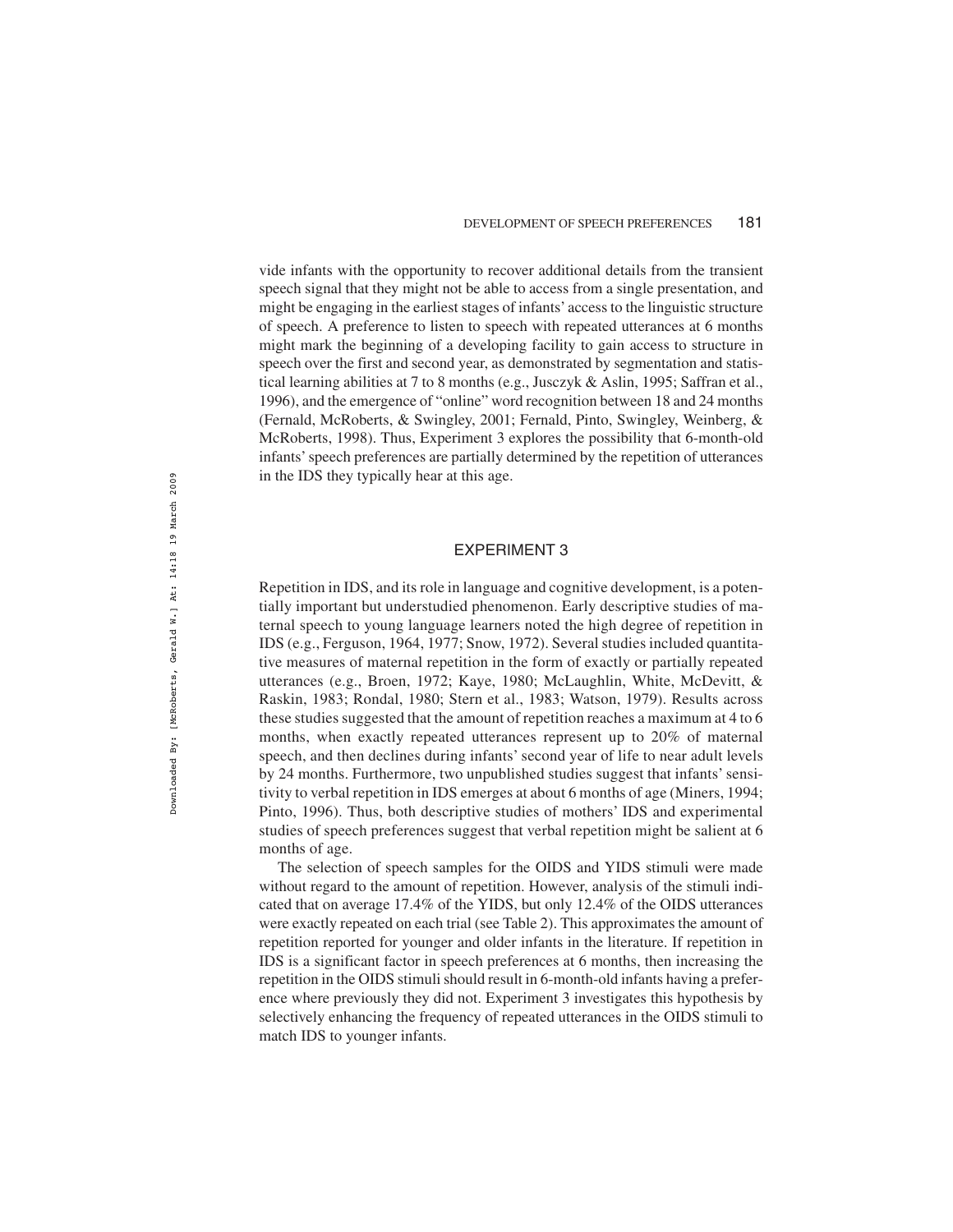# Method

Participants. The participants in this experiment were 24 6-month-old infants ( $M = 183.9$  days). Half of the infants were female. An additional 14 infants participated, but were dropped from the final analysis due to fussiness or inattentiveness ( $n = 9$ ), experimenter error ( $n = 3$ ), or interference by the parent ( $n = 2$ ).

Procedure. The procedure was the same as in Experiment 1.

Stimuli. For this experiment, a repetition-enhanced version of the OIDS stimuli was produced, in which the amount of repetition was increased through digital editing, which allows exact duplicates of individual utterances to be inserted into new locations in the audio files that correspond to each trial (see Table 3). In no cases were the duplicated utterances adjacent. Rather, at least one or two utterances were always between the original and copy. This process guaranteed that an exactly repeated utterance occurred every 4 to 5 sec, and resulted in an average of 20% of the utterances being exactly repeated, which is approximately what the literature suggests infants normally hear at 4 to 6 months (Kaye, 1980; Stern et al., 1983). However, because the digital copy is identical in all ways to the original, both the words and the prosodic pattern of the original utterance were preserved in the duplicated utterance. In addition, because the process of increasing repetition also resulted in increased file length, one or two utterances near the end of the file were deleted to maintain the approximate original trial durations (see Table 4). No changes were made to the OADS stimuli.

#### **Results**

Looking times were entered into a 2 (speech type) repeated measures ANOVA. This analysis revealed a significant main effect of speech type,  $F(1, 23) = 6.91$ ,  $p =$  $.015$  ( $\eta^2$  = .23), indicating that the infants looked and listened significantly longer

*Original Repetition Enhanced* I've got some toys to play with today. Yeah! OK? I've got some toys. Do you want to sit on my lap? Shall we do some books? How 'bout we do Spot? Spot goes to the farm! Look at this book! I've got some toys. I've got some toys to play with. Do you want to sit on my lap? I've got some toys to play with today. Yeah! OK? I've got some toys. Do you want to sit on my lap? Shall we do some books? How 'bout we do Spot? Shall we do some books? Spot goes to the farm! Look at this book! I've got some toys. Fve got some toys to play with.

TABLE 3 Example of Repetition Enhancement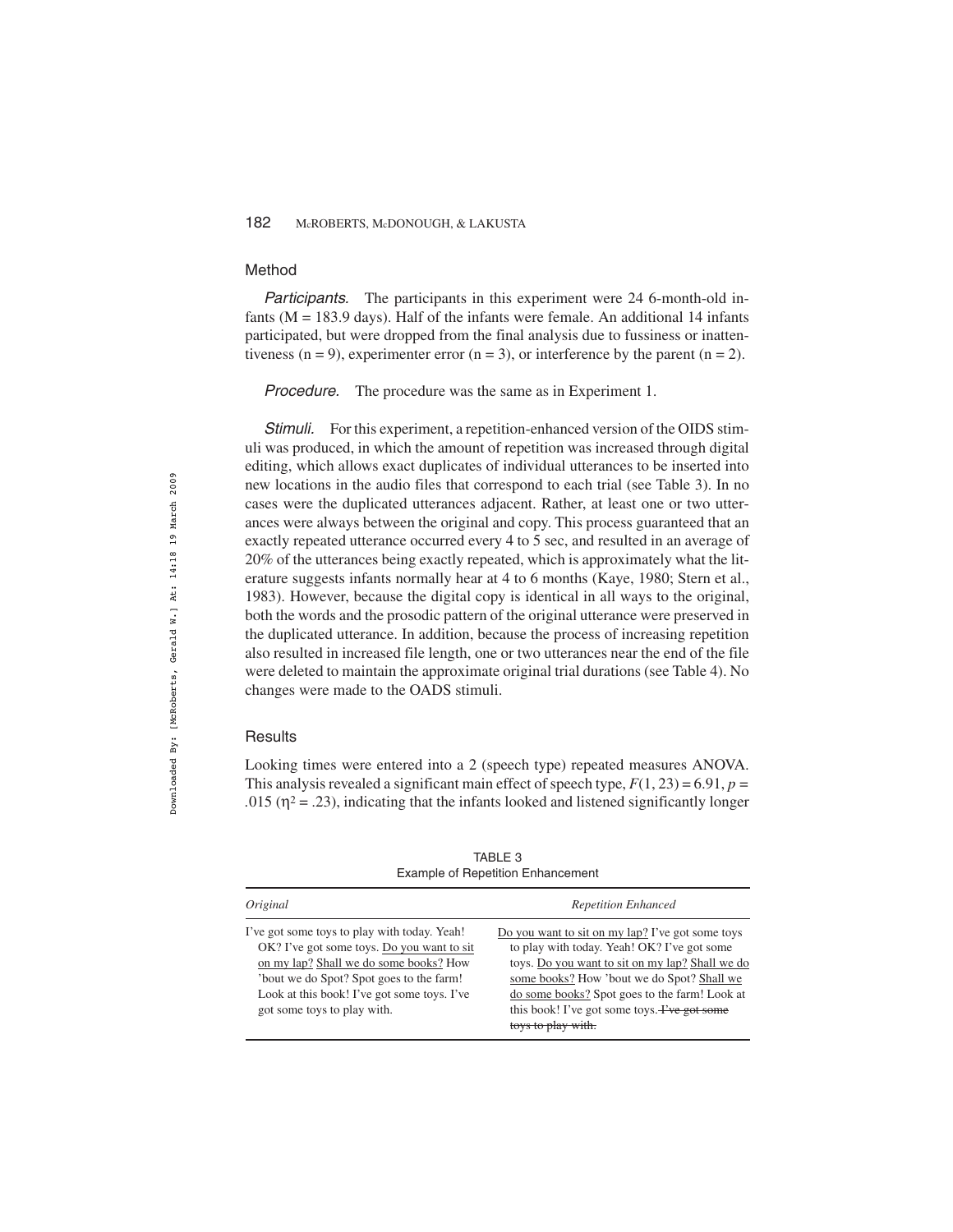#### DEVELOPMENT OF SPEECH PREFERENCES 183

| and After Enhancement in Repetition-Enhanced Stimuli |                       |              |              |                              |              |                 |  |
|------------------------------------------------------|-----------------------|--------------|--------------|------------------------------|--------------|-----------------|--|
| Addressee                                            | Original (Exp. 1 & 2) |              |              | Repetition Enhanced (Exp. 3) |              |                 |  |
|                                                      | Exact                 | Partial      | Total        | Exact                        | Partial      | Total           |  |
| OID speech<br>OAD speech                             | 12.4<br>0.0           | 21.4<br>16.3 | 33.8<br>16.3 | $21.6*$<br>0.0               | 21.4<br>16.3 | $43.0*$<br>16.3 |  |

TABLE 4 Percentage Exact, Partial, and Total Repetition Before

*Note.* OID = older infant directed; OAD = older adult directed.

\*Differs from original OIDS, *p* < .01.

to the repetition-enhanced OIDS ( $M = 5.65$  sec,  $SD = 2.28$ ) than to the OADS ( $M =$ 4.42 sec,  $SD = 1.25$ ).

To further explore the response of 6-month-old infants to the OIDS/OADS stimuli, we compared looking and listening times across Experiments 1, 2, and 3. Recall that in Experiments 1 and 2 there were effectively no differences in looking times for the OIDS vs. OADS stimuli, but in Experiment 3 there was a significant difference. Thus, a significant Experiment  $\times$  Speech Type interaction would confirm a difference in response to the stimuli in Experiments 1 and 2 compared to Experiment 3. A 3 (experiment)  $\times$  2 (speech type) ANOVA was performed, with speech type treated as a repeated measure. The results indicate no significant main effects of either experiment or speech type. However, a significant Experiment× Speech Type interaction,  $F(2, 64) = 6.959$ ,  $p = .04$  ( $\eta^2 = .054$ ), confirms that the pattern of results in Experiment 3 was different from Experiments 1 and 2.

#### **Discussion**

Six-month-old infants in this experiment preferred the repetition-enhanced OIDS over OADS by the same speakers. In contrast, separate groups of 6-month-old infants in Experiments 1 and 2 failed to show a preference for the original OIDS, which differed from the stimuli in Experiment 3 mainly by containing less repetition. This suggests that the amount of repetition is a factor in 6-month-old infants' IDS preferences. However, the digital editing method we used to increase the repetition introduced a confound into the repetition-enhanced OIDS stimuli because inserting exact copies of utterances resulted in repetition of both the prosodic and segmental components of the utterances. Thus, verbal and prosodic repetition is confounded and it is unclear whether one component separately or the combination of both components accounts for the preference. Separating the potential roles of prosodic and verbal repetition requires a stimulus set in which the same utterances are spoken with different prosodic patterns, controlling for factors such as  $F_0$ range and rate of speech. Spontaneous maternal speech produced during interac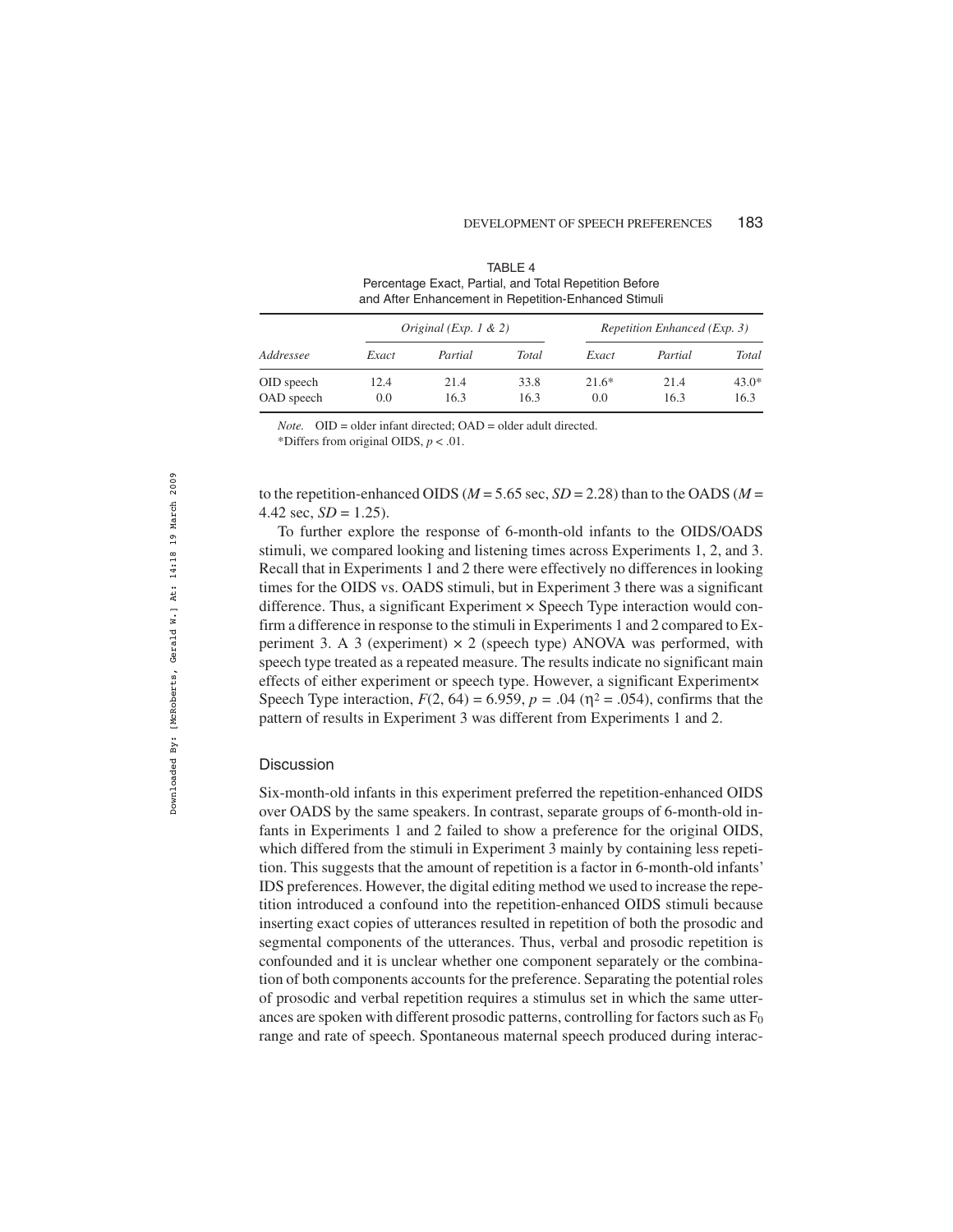tive play with infants is unlikely to provide such a sample of utterances. Therefore, in Experiment 4 a new set of stimuli were produced under controlled conditions to unconfound prosodic and verbal repetition.

# EXPERIMENT 4

In Experiments 1 and 2, we found consistent preferences for younger IDS over ADS. Additionally, we found preferences for older IDS over ADS at all ages except 6 months. In Experiment 3, we found that when the older IDS was repetition enhanced, 6-month-olds preferred it over ADS. However, because the prosodic patterns and the verbal content were confounded by our method of increasing the amount of repetition in the OIDS stimuli in Experiment 3, the 6-month-olds' preference for repetition-enhanced IDS could indicate a preference for repeated verbal content, repeated prosodic patterns, or their combination. To unconfound prosody and verbal content, new stimuli were created for Experiment 4 under laboratory-controlled conditions.

In addition to creating new stimuli in which the repetitions of each utterance had a different prosodic pattern, we also needed to change our testing strategy. In Experiments 1 through 3, we tested for a preference between IDS and ADS and established that at every age we tested infants prefer IDS over ADS. The question now is whether it is repetition in IDS that drives speech preferences at 6 months of age. To unambiguously show that 6-month-old infants attend preferentially to the verbal content of repeated utterances in IDS, we needed to change our test strategy from comparing IDS and ADS to comparing two versions of IDS: one with repeated utterances and one with no repeated utterances. By directly comparing the same IDS utterances, arranged with repetition and without repetition, we show that any preference infants display can only be due to the arrangement of the utterances, and not to any differences between IDS and ADS prosody, or differences in the linguistic structure of IDS and ADS utterances.

We adopted a technique reported in two unpublished studies (Miners, 1994; Pinto, 1996) that suggested infants as young as 6 months of age prefer repeated patterns in speech. We constructed new stimuli in which the verbal content of each utterance was spoken with different IDS prosodic patterns. The utterances were then arranged into sets corresponding to the 12 trials of a preference test. Thus, six trials were constructed in which each utterance occurred twice in immediate succession with varying prosodic patterns. In the other six trials, the exact same utterances were organized so that no utterances were repeated within any trial. This resulted in six trials with repeated utterances and six trials with no repeated utterances, and each utterance operated as its own control.

If 6-month-old infants are becoming interested in the linguistic structure of speech in the form of verbal repetition, they should show a preference for the trials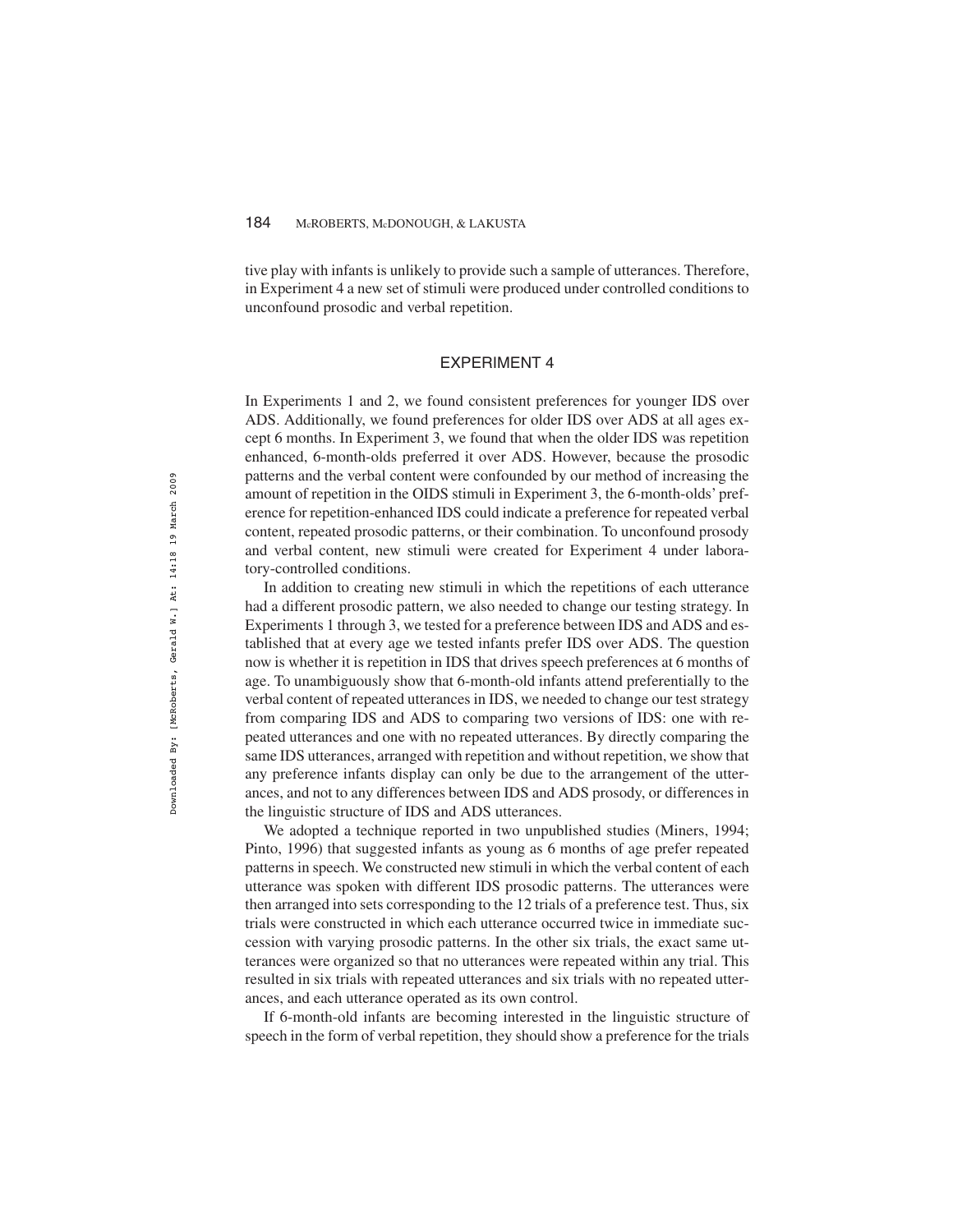in which utterances are repeated compared to the trials in which the same utterances are arranged without repetition. In Experiment 2, 4- and 6-month-olds responded differently, with the younger age group having a preference for the original OIDS despite its reduced redundancy, whereas the older age group did not. To provide further evidence that 4-month-olds and 6-month-olds attend to different aspects of IDS, we will directly compare their preference in Experiment 4. Because all the trials in Experiment 4 contain similar amounts of IDS prosody, differing only in the amount of verbal repetition, 4-month-olds should find them equally interesting if they are attending primarily to the prosodic or affective aspects of IDS. Therefore, we predict that 6-month-olds will show a preference for verbal repetition, whereas 4-month-olds will show no preference between the trials with repetition and the trials without repetition.

#### Method

Participants. The participants for this experiment were 48 infants, 24 at 6 months ( $M = 186.4$  days) and 24 at 4 months ( $M = 125.6$  days). Half of the infants at each age were female. An additional 10 infants participated, but were dropped from the final analysis due to fussiness or inattentiveness  $(n = 8)$  or experimenter error or equipment failure  $(n = 2)$ .

Procedure. The procedure was the same as in Experiment 1.

Stimuli. The stimuli consisted of utterances selected from our archive of mothers talking to their infants. A total of 84 utterances were selected from 12 mothers of infants ranging from 4 to 16 months. The main criterion for selection was that utterances had to be consistent with previous descriptions of the complexity of IDS to young infants (i.e., short, simple, etc.). In accordance with this, all selected utterances were simple (i.e., single clause) and had a mean utterance length of 3.79 words (range = 2–5 words). Several tokens of each utterance were recorded by a female speaker using several different intonation contours previously identified as common in IDS (e.g., Fernald, 1989; Fernald & Simon, 1984; Stern et al., 1983). The nine contours included rise, fall, bell-shaped, and U-shaped, as well as several simple combinations of these four basic contours. Across the 84 utterances, no content words (e.g., nouns, verbs, adjectives, or adverbs) were repeated. Acoustic analysis confirmed that the utterances were produced using the prosodic and other characteristics of IDS (e.g., Fernald, 1989; Fernald & Simon, 1984). Mean F<sub>0</sub> of the utterances was 368.8 Hz (range =  $272.5-461.0$  Hz). Mean F<sub>0</sub> range (maximum  $F_0$  – minimum  $F_0$ ) of the utterances was 286.8 Hz (range = 166–430 Hz). Means for minimum and maximum  $F_0$  were 225.7 Hz (range = 210.7–340.3 Hz) and 510 Hz (range = 287.7–645 Hz), respectively. Mean utterance duration was 1.45 sec (range =  $0.6-2.5$  sec).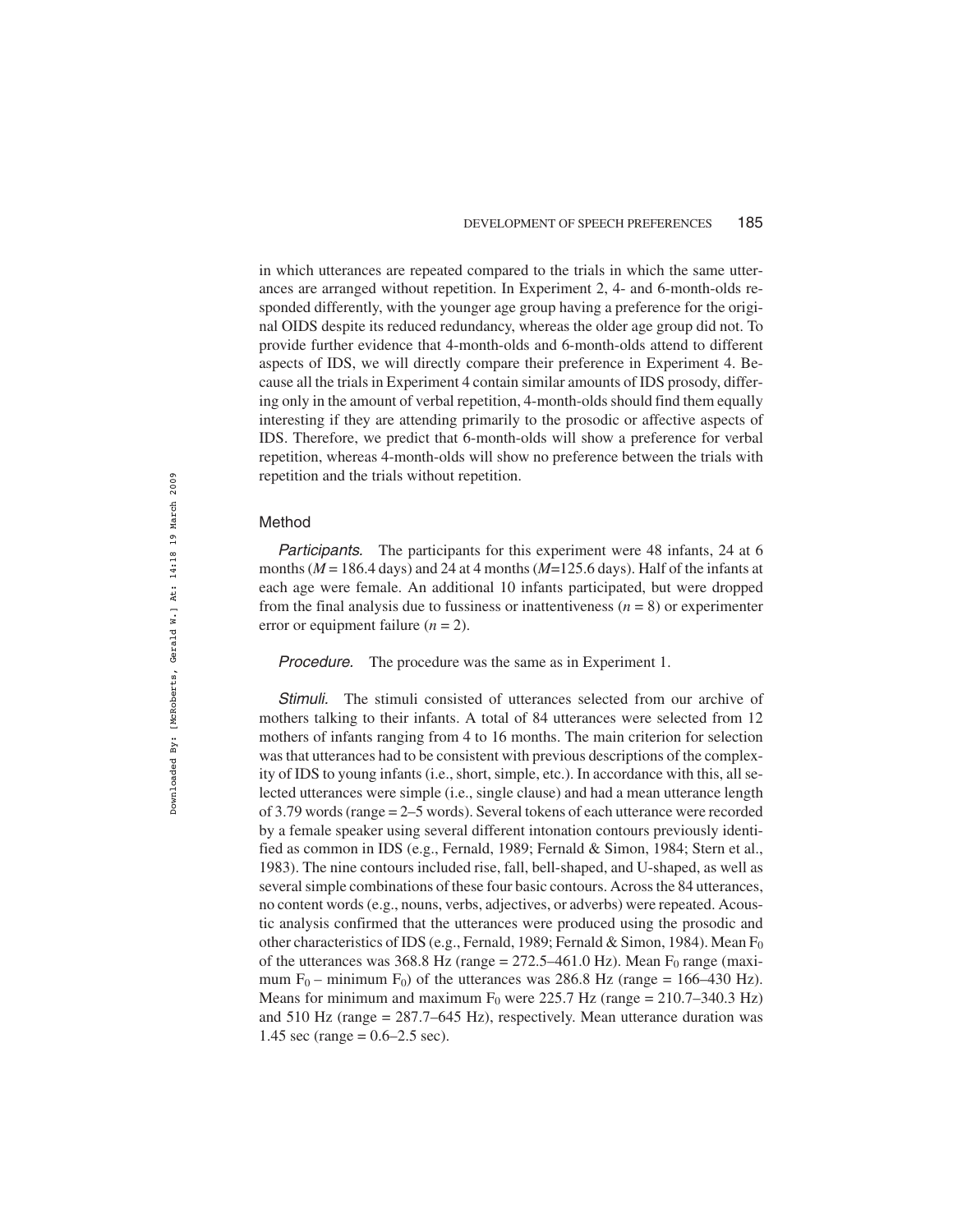The utterances were organized into two trial types, with six trials each containing verbal repetition or no repetition. The repeated utterances in the verbal repetition trials are immediately adjacent to each other. This differs from our manipulation in Experiment 3, where we never placed duplicated utterances adjacent to the original. We avoided immediate repetition in Experiment 3 because, although mothers appear to use prosodic repetition as well as verbal repetition, they never produce utterances with exactly repeated verbal and prosodic patterns. Thus we felt that introducing the duplicated utterances after one or two intervening utterances would reduce the likelihood of infants noticing this unnatural form of repetition. In this experiment, this is not a concern because the repetitions of each utterance have different prosodic patterns. In addition, the natural sequences that constituted the original OIDS stimuli contained immediately repeated utterances, as well as utterances repeated after intervening utterances. In this case, we wanted to have a more uniform arrangement of locations for the repeated utterances. Furthermore, because immediately repeated utterances might be easier to detect than delayed repetition, it provides the strongest test of our developmental prediction that 4-month-olds will not show a preference for verbal repetition.

Each of the no repetition trials consisted of 14 unique utterances, with each utterance occurring only once. Each of the repetition trials consisted of seven utterances, each of which was presented twice in immediate succession, but with different intonation contours. Because there are more utterances per trial (14) than prosodic patterns (9), it was not possible to completely eliminate prosodic similarities using the common set of IDS  $F_0$  patterns. To control for the possibility that prosodic repetition (repeated contours) might contribute to infants' attention, no single prosodic contour was repeated within three subsequent utterances, and no contour appeared more than three times in a given trial. Furthermore, although a given contour (e.g., bell-shaped) could appear more than once in a trial, it is not likely to be an exact prosodic repetition, as there were differences in duration, timing, and  $F_0$  across the different instances of a similar contour type, as well as differences in the verbal content. Additionally, if a prosodic contour was repeated at any place within a trial, the verbal content of the utterance varied across the prosodically similar utterances. Univariate analyses confirmed that there were no differences in duration, number of syllables, number of unique prosodic contours, mean  $F_0$ ,  $F_0$  range, minimum  $F_0$ , or maximum  $F_0$  between the two trial types.

As in the previous experiments, trial types alternated and trial order was counterbalanced so that half of the infants heard a no repetition trial first and half heard a repetition trial first.

#### **Results**

Looking times were entered into a 2 (age)  $\times$  2 (speech type) repeated measures ANOVA, with speech type treated as a repeated measure. As predicted, there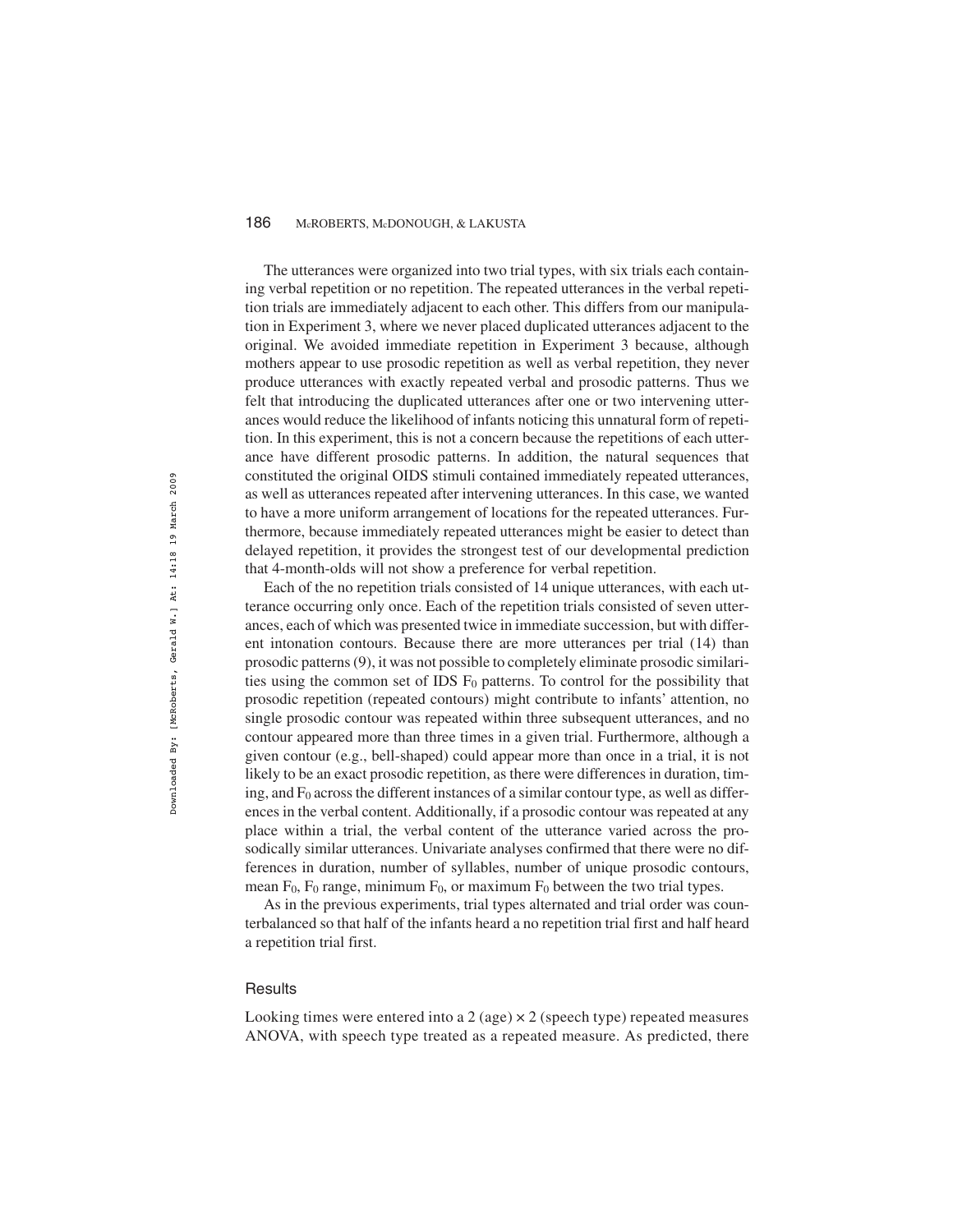was a significant Age  $\times$  Speech Type interaction,  $F(1, 44) = 5.13$ ,  $p = .028$  ( $p^2 =$ 0.10). Follow-up tests were performed to investigate this interaction. Separate repeated measures ANOVAs on the looking times for trial type (repetition and no repetition) at each age showed that 6-month olds listened significantly longer on repetition trials (repetition  $M = 9.92$ ,  $SD = 4.8$ ; no repetition  $M = 7.58$ ,  $SD = 3.3$ ),  $F(1, 23) = 6.49$ ,  $p = .018$  ( $d = 0.57$ , a medium effect), whereas 4-month-olds' listening was not different for the two trial types (repetition  $M = 8.71$ ,  $SD = 6.8$ ; no repetition  $M = 9.28$ ,  $SD = 6.4$ ),  $F(1, 23) = 0.38$   $p = .543$  ( $d = -.09$ , a near zero effect).

#### **Discussion**

This experiment investigated 4- and 6-month-old infants' listening preferences for the same IDS utterances organized in two ways, one containing immediate repetition of the verbal patterns (but not the prosodic patterns) and the other containing no repetition. Across trials, the exact same utterance tokens were presented in both types of trials. Thus, the only way in which infants could prefer one type over another was on the basis of the organization of the utterances within trials; some trials contained repeated utterances and some did not. Statistical analysis indicated a significant Age  $\times$  Speech Type interaction. Six-month-old infants showed a significant preference for the trials with repeated verbal patterns, but 4-month-old infants did not have a significant preference for either trial type. These results are consistent with previously unpublished results by Pinto (1996) and Miners (1994). These results clarify the outcome of Experiment 3, where the basis for the 6-month-olds' preference for the repetition-enhanced OIDS was unclear due to a confounding of repeated verbal and prosodic patterns. In Experiment 4 this confounding was removed, and the results now clearly indicate that the 6-month-old infants were responding to the presence of repeated verbal patterns, even in the absence of repeated prosodic patterns. Four-month-olds failed to show any preference for repeated verbal patterns despite listening longer overall than the 6-month-olds  $(4$ -month-olds  $M = 18.49$  sec; 6-month-olds  $M = 17.5$  sec). Thus, repeated verbal patterns have become a factor in infants' speech preferences by 6 months of age, but not yet at 4 months.

#### GENERAL DISCUSSION

Several important findings emerge from this study. First, infants older than 6 months of age continue to have a robust preference for IDS over ADS. Our groups of 8-, 10-, and 14-month-old infants all had significant preferences for IDS to older infants, with effect sizes ranging from medium to large. Furthermore, our 10- and 14-month-olds also preferred IDS directed to younger infants (8-month-olds were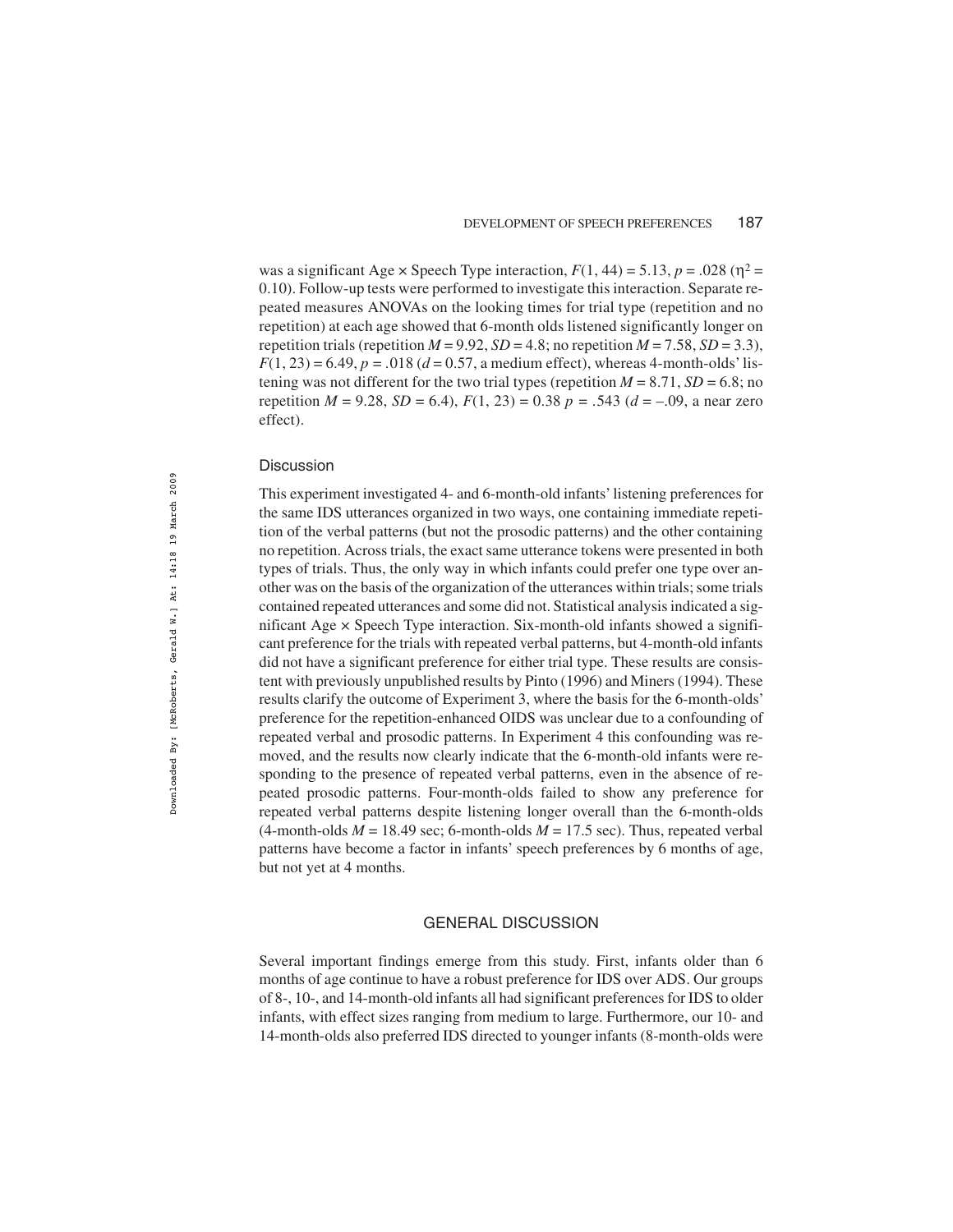not tested in this condition). These results are partially consistent with Hayashi et al. (2001), who found preferences by 10- to 14-month-olds, but not 7- to 9-montholds. However, they contradict Newman and Hussain (2006), who failed to find IDS preferences by 9- and 13-month-olds. Our results clearly show that infants across the age range from 4 to 14 months have listening preferences for IDS. We found no age at which infants failed to prefer some form of IDS. Second, as suggested by previous studies, infants at some ages fail to show a preference for some forms of IDS. In this study, two separate groups of 6-month-olds failed to prefer IDS to older infants. However, infants at this age will prefer IDS to older infants if there is sufficient redundancy in the form of repeated utterances, or if the IDS is directed to infants their own age. This finding suggests that the properties of IDS that drive infants' preferences change over the course of early development, and points to a transition in infant attention from prosodic and affective aspects of IDS to some aspects of the linguistic structure of IDS. This transition has important implications for the nature and development of infants' IDS preferences and for early language development. These results, in conjunction with the results of other studies, demonstrate continuity in infants' preference for IDS from neonates (e.g., Cooper & Aslin, 1990) into the second year of life, and should lay to rest any doubts about older infants' preference for IDS as they enter the transition to linguistic communication.

#### Shift in Attention Between 4 and 6 Months

Another major outcome of this study is evidence of a transition in what infants attend to in speech. Fernald and Kuhl (1987) found that  $F_0$  modulation was the basis of the IDS preference at 4.5 months. More recent studies (e.g., Kitamura & Burnham, 1998; Singh et al., 2002) point to positive affect rather than  $F_0$  modulation as the basis for IDS preferences at 6 months of age. In fact, Singh et al. (2002) reported that 6-month-olds prefer ADS that expressed positive affect, even with lower  $F_0$  and narrower  $F_0$  range, over IDS with higher  $F_0$  and wider  $F_0$  range that did not express positive affect. Thus, they concluded that IDS prosody alone was not sufficient to obtain an IDS preference at 6 months. The prosodic characteristics of our OIDS stimuli (IDS to older infants) were similar to the YIDS stimuli (IDS to younger infants), and sufficient to elicit a preference from 4-month-olds. Thus, the failure of 6-month-olds to prefer OIDS in Experiments 1 and 2 is consistent with the idea that prosodic features of IDS, by themselves, are not the basis of the IDS preference at this age (Kitamura & Burnham, 1998; Singh et al., 2002). However, the results of this study also show that positive affect is not the only feature of IDS that attracts 6-month-old infants' attention. Our results show that by 6 months, but not yet at 4 months, infants are beginning to attend to nonaffective and nonprosodic aspects of IDS structure. Specifically, the results of Experiments 3 and 4 show that 6-month-old infants are attending to linguistic structure in IDS in the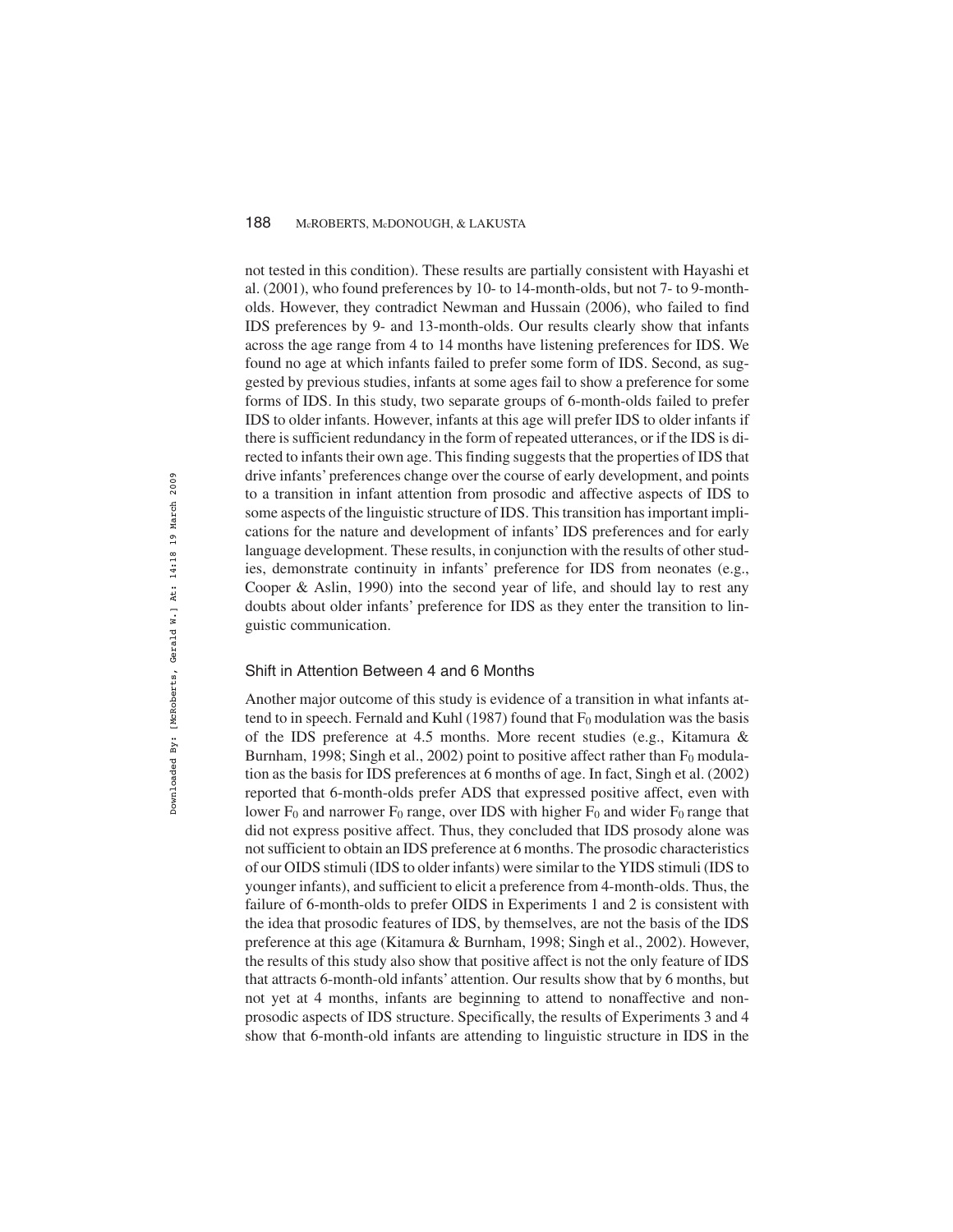form of repeated verbal patterns. This suggests that the beginnings of infants' access to language structure in speech emerges by at least 6 months of age as attention to repeated utterances, and segmentation of familiar words and coherent sound patterns by 8 months (e.g., Jusczyk & Aslin, 1995; Marcus et al., 1999; Saffran et al., 1996), and word learning soon thereafter.

## Failures to Find IDS Preferences

We hypothesized that failures to find IDS preferences in previous studies could be attributed to mismatches between infants' developing linguistic abilities and the structure of the IDS stimuli, rather than to an inherent lack of interest in IDS on the part of infants. With these findings in mind, we can now offer an explanation for the failures to find IDS preferences by Newman and Hussain (2006), and inconsistencies between the results of Hayashi et al. (2001) and our findings. First, regarding Newman and Hussain's (2006) failure to find a preference by either 9- or 13-month-olds, our findings that 6-month-olds are attending preferentially to repeated patterns in speech underscores other evidence that infants are becoming increasingly sophisticated in their ability to access linguistic structure from speech during the second half of the first year. In particular, during the second half of their first year, infants are beginning to segment words and statistically coherent sound patterns from the speech stream (e.g., Jusczyk & Aslin, 1995; Marcus et al., 1999; Saffran et al., 1996) and are becoming sensitive to a variety of language-specific features. It seems likely that infants will attend preferentially to speech that supports these newly acquired abilities. We would argue that IDS stimuli with 15-syllable utterances and faster than typical IDS speech rates, such as those used by Newman and Hussain (2006), do not support these emerging speech perception capabilities, despite the fact that the  $F_0$  characteristics were sufficient to elicit a preference from 4.5-month-olds. In short, we believe that the reason Newman and Hussain's 9- and 13-month-olds failed to show a preference is because the IDS stimuli were too complex for beginning speech processors. This analysis is further supported by Hayashi et al.'s (2001) finding that 10- to 14-month-olds demonstrated a preference for IDS directed to an 11-month-old, and our findings of a preference at 8, 10, and 14 months for IDS directed to 12- to 14-month-old infants.

One inconsistency between Hayashi et al. (2001) and our results remains to be explained. Hayashi et al. reported that 4- to 6-month-old infants had a preference for speech to an 11-month-old infant, but 7- to 9-month-olds did not. This is in contrast to our findings in Experiments 1 and 2, where 6-month-olds failed to show a preference for IDS to older infants, but both 4- and 8-month-olds had a preference for the same stimuli. Thus, both studies suggest that infants fail to show a preference for IDS to older infants at some age between 4 and 9 months, but the two studies differ on when that failure occurs. We suggest two possible explanations for these differences. One possibility has to do with how the age groups were con-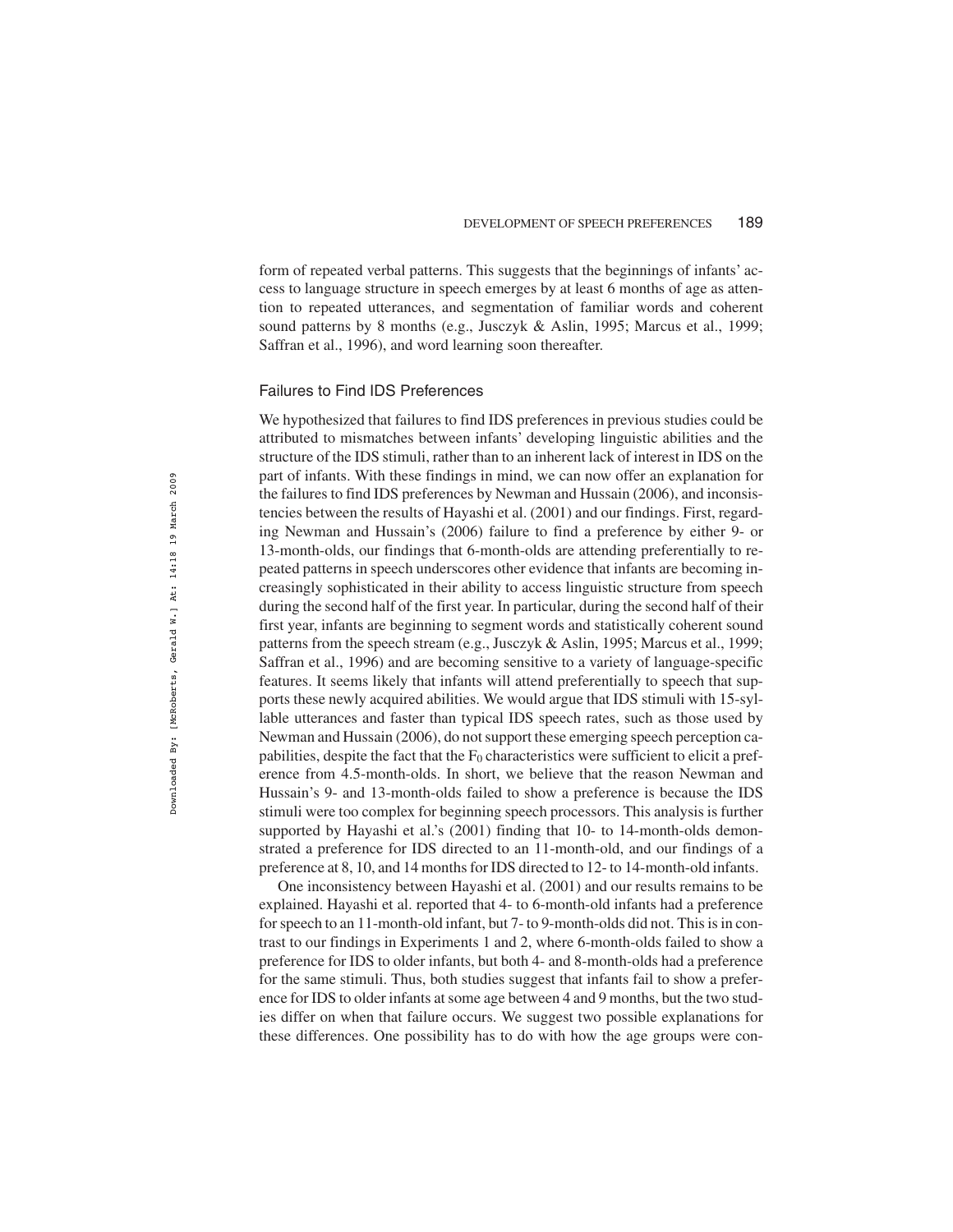structed in the two studies. Hayashi et al. tested infants between 4 and 14 months and then established wide age groupings post hoc (e.g., 4–6 months), whereas we established very narrow age groupings  $(\pm 2$  weeks) as a part of the design of our study. An inspection of the scatter plot in Figure 3 in Hayashi et al. (2001) shows that although Group I (4–6 months) had a significant IDS preference, the youngest 10 infants tended to have substantial IDS preferences, whereas the oldest 10 to 12 infants tended to have small IDS preferences. It is possible that the wide age grouping in Hayashi et al.'s study might be masking a result that is actually consistent with ours.

The other possibility is that language-specific or cultural differences between Japanese IDS and American English IDS, or differences in the development of speech perception by infants in these two language environments, could underlie the different results. Fernald and Morikawa (1993) studied Japanese and American mothers' speech to infants at 6, 12, and 19 months. They noted both similarities and differences across cultures and languages. Among the potentially important differences were that American mothers across the age range from 6 to 19 months used significantly more repetition (exactly and partially repeated utterances), labeled objects more often, and used more consistent noun labels than Japanese mothers. Fernald and Morikawa also found that American mothers reported twice as many object words in their infants' spoken vocabularies between 12 and 19 months than Japanese mothers, a significant difference. It appears that Japanese and American English IDS are structured somewhat differently and that early differences in language development could be associated with those differences in IDS. These differences might also play a role in the inconsistencies between Hayashi et al. (2001) and our results.

The results of Experiment 2 showing that both 4- and 8-month-old infants prefer OIDS over OADS suggests that the influence of repeated utterances as a necessary condition for a preference is specific to 6-month-olds. This raises the question of why the influence of repetition is so age specific. We believe that the answer to this question is that infants' linguistic capabilities are developing very rapidly during this period. Four-month-olds appear to still find the prosodic and affective properties of speech highly salient, and in general, have not yet been shown to be sensitive to linguistic structure. Emerging evidence suggests that 8-month-olds, on the other hand, are likely much more linguistically competent. Segmentation based on stress cues and cooccurrence probabilities emerges by 8 months of age (e.g., Jusczyk & Aslin, 1996; Saffran et al., 1996; Thiessen & Saffran, 2003; Thiessen, Hill, & Saffran, 2005). This would suggest that the support of repeated utterances might be much less necessary than for infants just a few months younger who have not yet begun to segment the speech stream. This suggests to us that by 8 months infants are no longer dependent on repeated utterances to sustain their attention in IDS, whether directed to younger or older infants. As long as the utterances are not so complex as to be outside their capabilities, 8-month-olds are able to apply their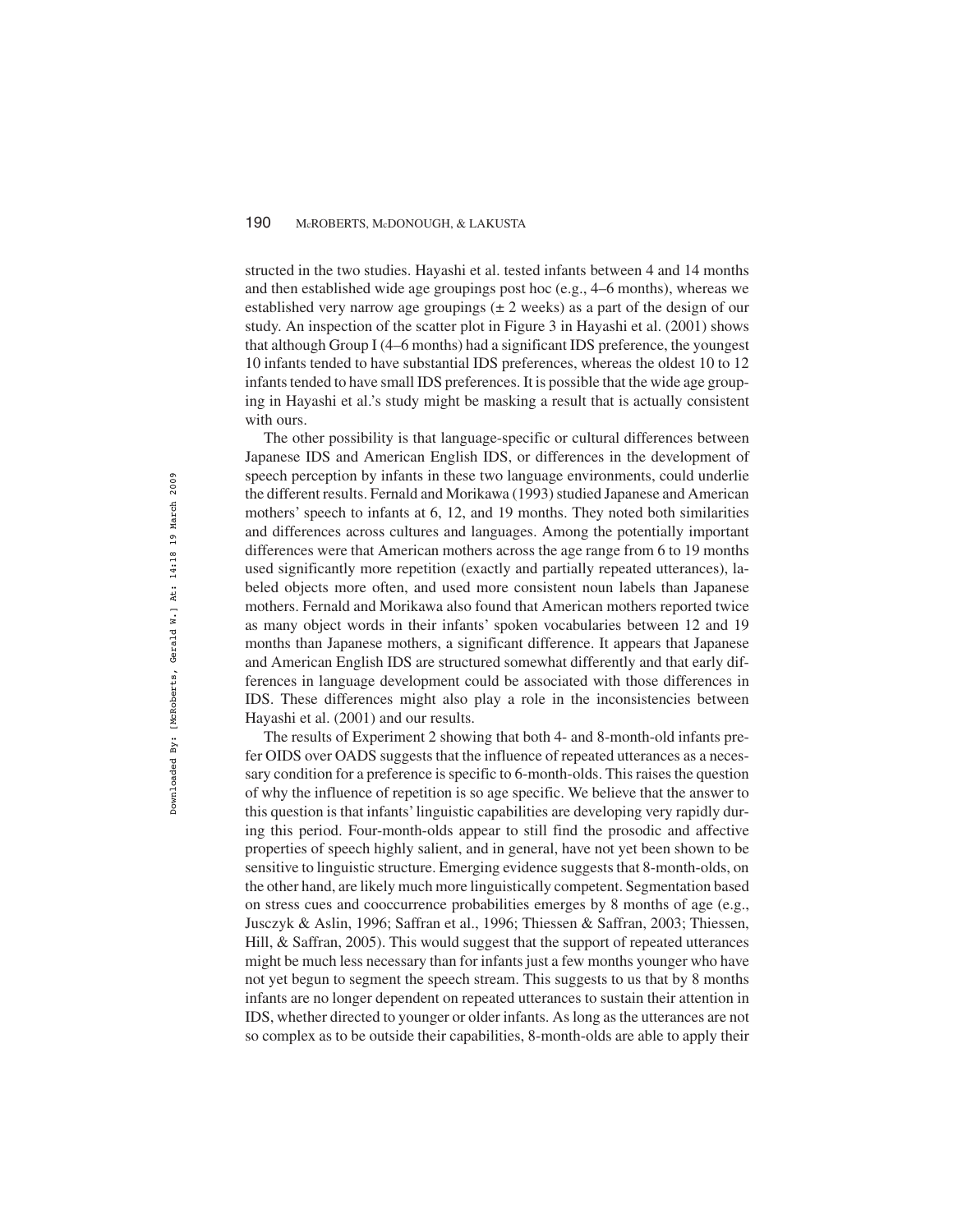emerging skills in a manner that sustains their interest and attention. It could be that, just as for older children and adults, the opportunity to apply a newly learned skill has its own intrinsic reward.

The results of this study show that infants' sensitivity to repeated patterns of speech sounds appears at about the same time other studies show infants are becoming sensitive to prosodic markers for phrase and clause structure in continuous speech (Nazzi, Kemler Nelson, Jusczyk, & Jusczyk, 2000; Seidl, 2007; Soderstrom, Seidl, Kemler Nelson, & Jusczyk, 2005), and at least one to two months prior to the emergence of infants'ability to segment words or statistically regular patterns of syllables from continuous speech (e.g., Jusczyk, 1999; Jusczyk & Aslin, 1995; Saffran et al., 1996). Taken together with these previous results, our findings point to the period between 4 and 6 months of age as the time when infants begin attending to certain aspects of the linguistic structure in speech.

The fact that verbal repetition in speech is salient and interesting to infants by 6 months of age should perhaps come as no surprise. Repeated events, and the expectations that can be developed from repetition, have previously been suggested to play an important role in infant cognitive and social development. For example, Fernald and O'Neill (1993) described similarities in peek-a-boo games across cultures and noted the potential importance of these types of games and routines for the development of infants'social expectancies. Significantly, it is usually between 5 and 7 months of age that infants begin to make anticipatory looking before the mother's face reappears during the game. The high degree of exactly and partially repeated utterances in IDS during this same period suggests that repetition in speech might play a similar role by allowing infants to anticipate that identical or highly similar sound patterns will be repeated within a short time. This could provide the infant with an opportunity to deploy attentional and perceptual resources to access finer grained structure in the speech signal than would be available from a single presentation. It could be that the lack of adequate repetition in the OIDS stimuli violates these expectations, thereby reducing 6-month-old infants' interest and attention, resulting in the lack of preference for OIDS over OADS in Experiments 1 and 2.

This set of experiments points to an important shift in our understanding of the development of infants' attention to speech. However, important questions remain unanswered. It seems unlikely that the shift from affective to linguistic aspects of IDS is either abrupt or an all-or-none phenomenon. Further studies in which infants' preference for age-appropriate and age-inappropriate IDS are directly compared might provide insight into the relative weighting of infants' interest or attention for aspects of IDS structure (e.g., exaggerated prosody vs. verbal repetition). In addition, as infants' linguistic abilities develop, there might be aspects of language structure other than verbal repetition that become highly salient and influence their speech preferences. This study does not address these issues.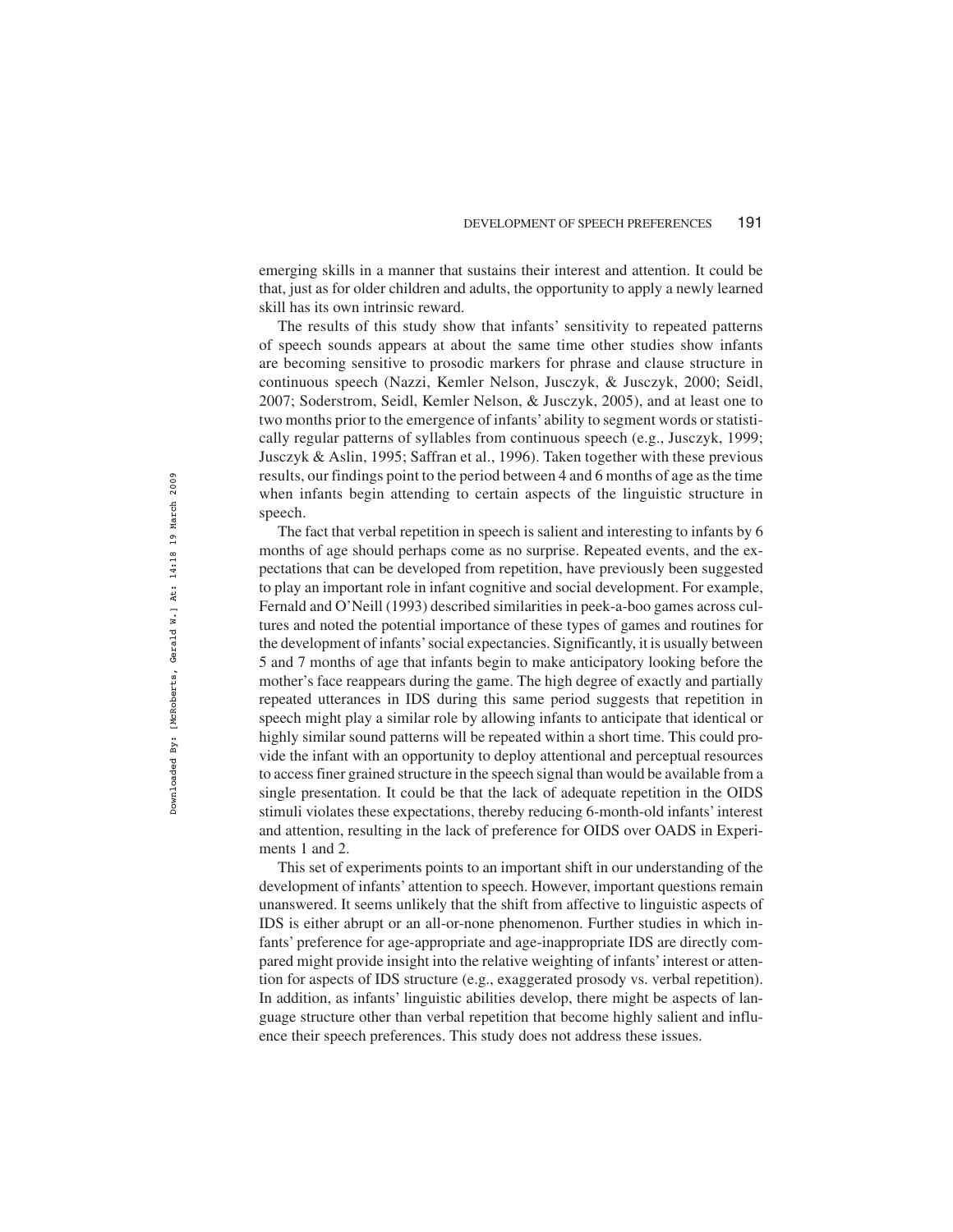#### Summary

In summary, this study shows a continued preference for IDS over ADS across the age range from 4 to 14 months. Further, we clarify previous inconsistent findings in the literature by showing that infants older than 6 months of age continue to have a listening preference for IDS over ADS, whether it is directed toward infants of approximately the same age as those being tested or to infants at another age. Only 6-month-olds appear to have very specific requirements about the structure of IDS. At this age they seem to have a strong preference for IDS that contains more repeated utterances than are typically present in speech to older infants. In addition, this study documents an important shift in infants' attention from prosodic affective aspects of IDS to some aspects of the linguistic structure of IDS in the form of repeated utterances between 4 and 6 months. This shift in attention to structural properties of speech might very well underlie the segmentation abilities that appear shortly thereafter.

# ACKNOWLEDGEMENTS

This research was supported by grants from the National Institutes of Health (DC005947, DC00403). We wish to thank Siobhan O'Brien, Lauren Dullum, Jamie Nelson, Danielle Wolf, Allison Newhart, Rebekah Masters, and Samantha Johnson for their contributions. We are especially grateful to the many infants and their parents who participated in this research.

# **REFERENCES**

- Bahrick, L. E., & Lickliter, R. (2000). Intersensory redundancy guides attentional selectivity and perceptual learning in infancy. *Developmental Psychology, 36,* 190–201.
- Boersma, P. (2001). Praat, a system for doing phonetics by computer. *Glot International, 5,* 341–345. Broen, P. A. (1972). *The verbal environment of the language-learning child* (ASHA Monographs No. 17)*.* Washington, DC: American Speech and Hearing Association.
- Cohen, J. (1988). *Statistical Power Analysis for Behavioral Science.* Hillsdale, NJ: LEA.
- Columbo, J., & Bundy, R. S. (1981). A method for the measurement of infant auditory selectivity. *Infant Behavior and Development, 4,* 219–223.
- Cooper, R. (1993). The effect of prosody on young infants'speech perception. In C. Rovee-Collier & L. Lipset (Eds.), *Advances in infancy research* (Vol. 8, pp. 137–167). Norwood, NJ: Ablex.
- Cooper, R., & Aslin, R. (1990). Preference for infant-directed speech in the first month after birth. *Child Development, 61,* 1584–1595.
- Cooper, R., & Aslin, R. (1994). Developmental differences in infant attention to the spectral properties of infant-directed speech. *Child Development, 65,* 1663–1677.
- Ferguson, C. A. (1964). Baby talk in six languages. *American Anthropologist, 66,* 103–114.
- Ferguson, C. A. (1977). Baby talk as a simplified register. In C. E. Snow & C. A. Ferguson (Eds.), *Talking to children: Language input and acquisition* (pp. 209–235). Cambridge, UK: Cambridge University Press.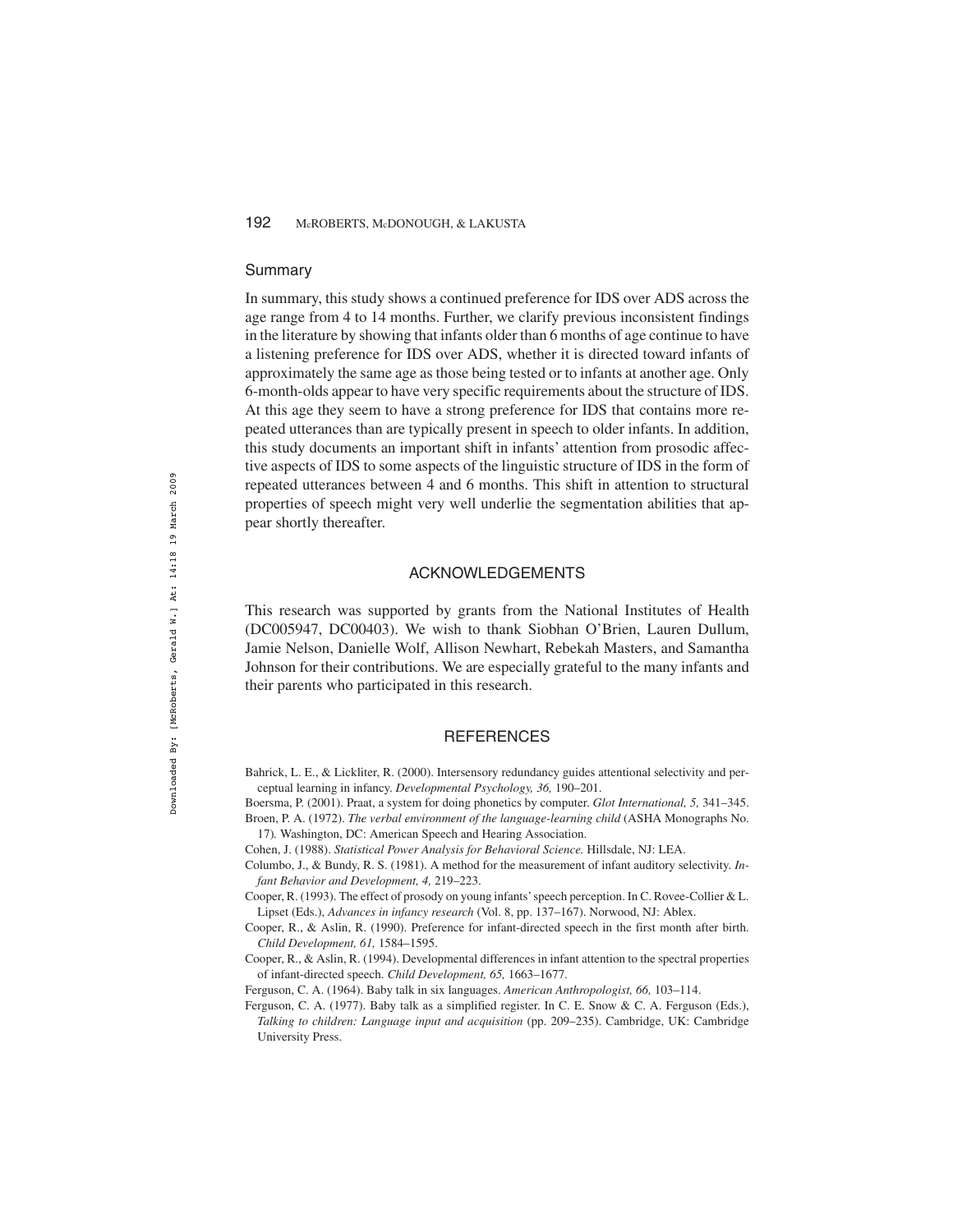Fernald, A. (1984). The perceptual and affective salience of mothers' speech to infants. In L. Feagans, C. Garvey, & R. Golinkoff (Eds.),*The origins and growth of communication*(pp. 5–19). Norwood, NJ: Ablex. Fernald, A. (1985). Four-month-old infants prefer to listen to motherese. *Infant Behavior and Develop-*

*ment, 8,* 181–195.

- Fernald, A. (1989). Intonation and communicative intent in mothers' speech to infants: Is the melody the message? *Child Development, 60,* 1497–1510.
- Fernald, A. (1992). Meaningful melodies in mothers' speech to infants. In H. Papousek & U. Juergens (Eds.), *Nonverbal vocal communication: Comparative and developmental approaches*(pp. 262–282). New York: Cambridge University Press.
- Fernald. A., & Kuhl, P. (1987). Acoustic determinants of infant preference for motherese speech. *Infant Behavior and Development, 10,* 279–293.
- Fernald, A., McRoberts, G. W., & Swingley, D. (2001). Infants' developing competence in recognizing and understanding words in fluent speech. In J. Weissenborn (Ed.), *How to get into language: Approaches to bootstrapping in early language development* (pp. 49–56).
- Fernald, A., & Morikawa, H. (1993). Common themes and cultural variations in Japanese and American mothers' speech to infants. *Child Development, 64,* 637–656.
- Fernald, A., & O'Neill, D. K. (1993). Peek-a-boo across cultures: How mothers and infants play with voices, faces, and expectations. In K. MacDonald (Eds.), *Parent–child play: Descriptions and implications* (pp. 259–285). Albany: State University of New York Press.
- Fernald, A., Pinto, J. P., Swingley, D., Weinberg, A., &. McRoberts, G. W. (1998). Rapid gains in speed of verbal processing by infants in the 2nd year. *Psychological Science, 9,* 228–231.
- Fernald, A., & Simon, T. (1984). Expanded intonation contours in mothers'speech to newborns. *Developmental Psychology, 20,* 104–113.
- Fernald, A., Taescher, T., Dunn, J., Papousek, M., de Boysson-Bardies, B., & Fukui, I. (1989). A cross-language study of prosodic modifications in mothers' and fathers' speech to preverbal infants. *Journal of Child Language, 16,* 477–501.
- Friedlander, B. Z. (1968). The effect of speaker identity, voice inflection, vocabulary and message redundancy on infants' selection of vocal reinforcement. *Journal of Experimental Child Psychology, 6,* 443–459.
- Garnica, O. (1977). Some prosodic and paralinguistic features of speech to young children. In C. E. Snow & C. A. Ferguson (Eds.), *Talking to children: Language input and acquisition* (pp. 63–88). Cambridge, UK: Cambridge University Press.
- Glenn, S. M., & Cunningham, C. (1983). What do babies listen to most? A developmental study of auditory preferences in nonhandicapped infants and infants with Down's syndrome. *Developmental Psychology, 19,* 332–337.
- Glenn, S. M., Cunningham, C., & Joyce, P. (1981). A study of auditory preferences in nonhandicapped infants and infants with Down's syndrome. *Child Development, 52,* 1303–1307.
- Hayashi, A., Tamekawa, Y., & Kiritani, S. (2001). Developmental change in auditory preferences for speech stimuli in Japanese infants. *Journal of Speech, Language and Hearing Research, 44,* 1189–1200.
- Jusczyk, P. W. (1999). Finding and remembering words: Some beginnings by English- learning infants. *Current Directions in Psychological Science, 6,* 170–174.
- Jusczyk, P., & Aslin, R. (1995). Infants' detection of the sound patterns of words in fluent speech. *Cognitive Psychology, 29,* 1–23.
- Kaye, K. (1980). Why we don't talk "baby talk" to babies. *Journal of Child Language, 7,* 489–507.
- Kitamura, C., & Burnham, D. (1998). The infant's response to vocal affect in maternal speech. In C. Rovee-Collier, L. Lipsett, & H. Hayne (Eds.), *Advances in infancy research* (Vol. 12, pp. 221–236). Stamford, CT: Ablex.
- Marcus, G. F., Vijayan, S., Bandi Rao, S., & Vishton, P. M. (1999). Rule-learning in seven-month-old infants. *Science, 283,* 77–80.
- McLaughlin, B., White, D., McDevitt, T., & Raskin, R. (1983). Mothers' and fathers' speech to their young children: Similar or different? *Journal of Child Language, 10,* 245–252.